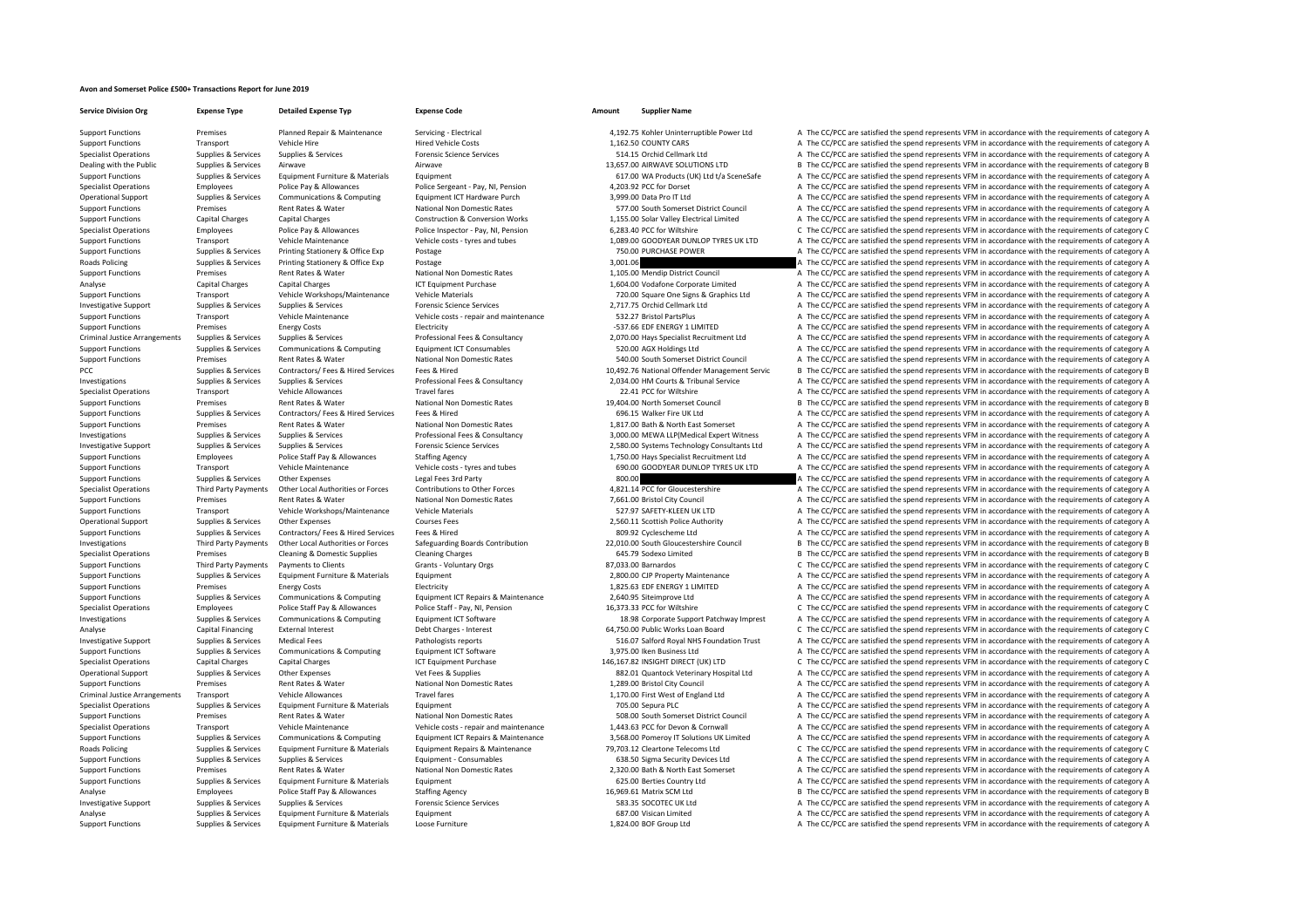Support Functions Supplies & Services Other Expenses Legal Costs & Services 825.00 BES 25.00 A The CC/PCC are satisfied the spend represents VFM in accordance with the requirements of category A Specialist Operations Employees Police Pay & Allowances Police Chief Inspector - Pay, NI, Pension, Housing 7,178.34 PCC for Gloucestershire A The CC/PCC are satisfied the spend represents VFM in accordance with the require Support Functions Supplies & Services Other Expenses Legal Costs & Services Legal Costs & Services Legal Costs & Services 800.00 A The CC/PCC are satisfied the spend represents VFM in accordance with the requirements of ca Support Functions Supplies & Services Grants & Subscriptions Subscriptions Subscriptions Subscriptions Subscriptions Subscriptions Subscriptions and the Subscriptions and the CC/PCC are satisfied the spend represents VFM i Supplies A Service Supplies A The CC/PCC are satisfied the spend represents VFM in accordance with the requirements of category A Analyse Capital Charges Capital Charges Vehicles Purchase Vehicles Purchase 16,193.44 Ford Motor Company Limited B The CC/PCC are satisfied the spend represents VFM in accordance with the requirements of category B Specialist Operations Supplies & Services Subsistence & Conference Subsistence Subsistence Subsistence a Subsistence A The CC/PCC are satisfied the spend represents VFM in accordance with the requirements of category A Support Functions Supplies & Services Equipment Furniture & Materials Equipment Equipment and the Support of the Support The CC/PCC are satisfied the spend represents VFM in accordance with the requirements of category A T Support Functions Supplies & Services Printing Stationery & Office Exp Postage 2,517.05 PURCHASE POWER A The CC/PCC are satisfied the spend represents VFM in accordance with the requirements of category A Support Functions Premises Planned Repair & Maintenance Planned Maint - Internal Decoration 766.00 Romac Building Contractors Ltd A The CC/PCC are satisfied the spend represents VFM in accordance with the requirements of c Specialist Operations Employees Police Pay & Allowances Police Superintendent - Pay, NI, Pension 9,419.93 PCC for Wiltshire A Superintendent Pay, NI, Pension 9,419.93 PCC for Wiltshire A The CC/PCC are satisfied the spend Support Functions Support Support Supplies & Services Supplies Professional Fees & Consultancy 1,200.00 Xerox (UK) Itd A The CC/PCC are satisfied the spend represents VFM in accordance with the requirements of category A Support Functions Transport Vehicle Allowances Travel fares Travel fares 29.50 Corporate Support HQ Imprest A The CC/PCC are satisfied the spend represents VFM in accordance with the requirements of category A Criminal Justice Arrangements Supplies & Services Equipment Furniture & Materials Equipment Cleaning & Materials Equipment Puraniture & Materials Equipment Cleaning & Materials 163.20 WA Products (UK) Ltd t/a SceneSafe A T Analyse Capital Financing External Interest Debt Charges - Interest Debt Charges - Interest 43,920.00 Public Works Loan Board B The CC/PCC are satisfied the spend represents VFM in accordance with the requirements of categ Operational Support Capital Charges Capital Charges Construction & Construction & Conversion Fees 4,700.00 Ridge & Partners LLP A The CC/PCC are satisfied the spend represents VFM in accordance with the requirements of cat Roads Policing Supplies & Services Equipment Furniture & Materials Equipment Operational 2,824.00 Pitney Bowes Ltd A The CC/PCC are satisfied the spend represents VFM in accordance with the requirements of category A Support Functions Supplies & Services Subsistence & Conference Subsistence Subsistence Support HQ Imprest A The CC/PCC are satisfied the spend represents VFM in accordance with the requirements of category A Investigative Support Support Support Support Support Support Support Support Support Support Support Support Support Support Support Support Support Support Support Support Support Support Support Support Support Support Criminal Justice Arrangements Supplies & Services Clothing Uniforms & Laundry Laundry & Dry Cleaning and the Supplies of care and Exeter NHS Foundati A The CC/PCC are satisfied the spend represents VFM in accordance with t Dealing with the Public Supplies & Services Airwave Airwave 90,154.66 AIRWAVE SOLUTIONS LTD C The CC/PCC are satisfied the spend represents VFM in accordance with the requirements of category C Support Functions Premises Planned Repair & Maintenance Estates Costs 1,558.00 Commercial Transfer Limited A The CC/PCC are satisfied the spend represents VFM in accordance with the requirements of category A Investigative Support Support Support Supporters Supporters Supporters Supporters Supporters Supporters Supporters Supporters Supporters (Supporters Coverage Supporters Coverage Consultants Case 2,580,00 Systems Technology Support Functions Supplies & Services Equipment Furniture & Materials Loose Furniture Loose Furniture 537.00 Back Care Solutions Ltd A The CC/PCC are satisfied the spend represents VFM in accordance with the requirements o A The CC/PCC are satisfied the spend represents VFM in accordance with the requirements of category A Criminal Justice Arrangements Supplies & Services Other Expenses Remand costs Remand costs 1,239.06 Bidfood A The CC/PCC are satisfied the spend represents VFM in accordance with the requirements of category A Support Functions Support Factorials Services Factorials Factorials Functionals Functions of Contrast Contrast Contrast Contrast Contrast A The CC/PCC are satisfied the spend represents VFM in accordance with the requireme Support Functions Employees Police Staff Pay & Allowances Staffing Agency States States States States States States States and the Support Functions A The CC/PCC are satisfied the spend represents VFM in accordance with th Support Functions Cas and the CC/PCC are satisfied the spend represents VFM in accordance with the requirements of category A Investigative Support Supplies & Services Equipment Furniture & Materials Equipment Repairs & Maintenance 1,927.80 HazmatLink Ltd A The CC/PCC are satisfied the spend represents VFM in accordance with the requirements of c Support Functions Premises Rent Rates & Water Rents Rents Rents Rents 2,780.00 LANDMARC RE MOD (WALES) A The CC/PCC are satisfied the spend represents VFM in accordance with the requirements of category A Support Functions Transport Vehicle Maintenance Vehicle Costs – tyres and tubes 523.62 GOODYEAR DUNLOP TYRES UK LTD A The CC/PCC are satisfied the spend represents VFM in accordance with the requirements of category A Road A The CC/PCC are satisfied the spend represents VFM in accordance with the requirements of category A Support Functions Premises Rent Rates & Water National Non Domestic Rates 1,510.00 South Gloucestershire A The CC/PCC are satisfied the spend represents VFM in accordance with the requirements of category A Specialist Operations Supplies & Services Communications & Computing Equipment ICT 710.61 Telefonica UK Limited A The CC/PCC are satisfied the spend represents VFM in accordance with the requirements of category A Support Functions Supplies & Services Communications & Computing Equipment ICT Software Functions 74,972.00 Axios Systems Plc C The CC/PCC are satisfied the spend represents VFM in accordance with the requirements of categ Support Functions Premises Rent Rates & Water National Non Domestic Rates 22,176.00 Bristol City Council B The CC/PCC are satisfied the spend represents VFM in accordance with the requirements of category B Support Functions Premises Planned Repair & Maintenance Servicing ‐ Servicing ‐ Servicing ‐ Servicing ‐ Septic 725.84 Clear‐Flow Limited A The CC/PCC are satisfied the spend represents VFM in accordance with the requiremen Suppliers & Services Clothing Uniforms & Laundry Bundry Bundry Cleaning and the CLORICAL CALLER A The CCAPCC are satisfied the spend represents VFM in accordance with the requirements of category A Support Functions Premises Rent Rates & Water National Non Domestic Rates 2,772.00 North Somerset Council A The CC/PCC are satisfied the spend represents VFM in accordance with the requirements of category A Support Functions Supplies & Services Communications & Computing Equipment ICT Repairs & Maintenance 2,315.15 Grey Matter Ltd and The CC/PCC are satisfied the spend represents VFM in accordance with the requirements of cat Postage **Supplies A The CC/PCC** are satisfied the spend represents VFM in accordance with the requirements of category A Support Functions Supplies & Services Other Expenses Legal Fees 3rd Party 5,365.00 5,365.00 A The CC/PCC are satisfied the spend represents VFM in accordance with the requirements of category A Support Functions Premises Cleaning & Domestic Supplies Cleaning Charges Cleaning Charges 20,343.59 Sodexo Limited B The CC/PCC are satisfied the spend represents VFM in accordance with the requirements of category B Support Functions Premises Planned Repair & Maintenance Servicing - Electrical 4,444.86 Kohler Uninterruptible Power Ltd A The CC/PCC are satisfied the spend represents VFM in accordance with the requirements of category A Equipment Tustice Arrangement Supplies Arrangement Supplies A The CC/PCC are satisfied the spend represents VFM in accordance with the requirements of category A Specialist Operations Employees Police Pay & Allowances Police Inspector - Pay, NI 6,570.18 PCC for Wiltshire A The CC/PCC are satisfied the spend represents VFM in accordance with the requirements of category A Supplies & Services Communications & Computing Equipment ICT Repairs & Maintenance 6,120.89 GB Group Plc 6 BThe CC/PCC are satisfied the spend represents VFM in accordance with the requirements of category B Support Functions Premises Rent Rates & Water National Non Domestic Rates 6,235.00 North Somerset Council A The CC/PCC are satisfied the spend represents VFM in accordance with the requirements of category A Support Functions Supplies & Services Supplies & Services Professional Fees & Consultancy 898.00 UK Security Vetting (UKSV) A The CC/PCC are satisfied the spend represents VFM in accordance with the requirements of categor PCC Third Party Payments Payments to Clients Grants - Voluntary Orgs Grants - Voluntary Orgs 4,752.25 Somerset and Avon Rape and Sexual A The CC/PCC are satisfied the spend represents VFM in accordance with the requirement Specialist Operations Employees Police Pay & Allowances Police Chief Inspector - Pay, NJ, Pension, Housing 13,564.49 PCC for Willshire C. The CC/PCC are satisfied the spend represents VFM in accordance with the requirement Supplies & Services Foulynment Furniture & Materials Foulynment Renairs & Maintenance 4.375.00 Kardex Systems (UK) I td A The CC/PCC are satisfied the spend represents VFM in accordance with the requirements of category A Criminal Justice Arrangements Premises Cleaning & Domestic Supplies Cleaning Charges Cleaning Charges Cleaning Charges Cleaning Charges Cleaning Charges 975.83 Sodexo Limited B The CC/PCC are satisfied the spend represents PCC PCC Supplies A Supplies & Services Printing Stationery & Office Exp Reprographics Reprographics 568.00 Workhouse Creative Marketing A The CC/PCC are satisfied the spend represents VFM in accordance with the requirement Roads Policing Premises Rent Rates & Water National Non Domestic Rates 3,125.00 NORTH SOMERSET COUNCIL A The CC/PCC are satisfied the spend represents VFM in accordance with the requirements of category A The result of the Criminal Justice Arrangements Premises Rent Rates & Water National Non Domestic Rates 1,166.00 Bath & North East Somerset A The CC/PCC are satisfied the spend represents VFM in accordance with the requirements of category Investigative Support Supplies & Services Supplies & Services Forensic Science Services Forensic Science Services 2,767.20 Orchid Cellmark Ltd A The CC/PCC are satisfied the spend represents VFM in accordance with the requ Support Functions Supplies & Services Other Expenses Legal Costs & Services Legal Costs & Services 200.00 A The CC/PCC are satisfied the spend represents VFM in accordance with the requirements of category A Analyse Capital Charges Capital Charges Vehicles Purchase Vehicles Purchase 16,936.40 Toyota (GB) PLC B The CC/PCC are satisfied the spend represents VFM in accordance with the requirements of category B Analyse Employees Police Staff Pay & Allowances Staffing Agency Staff Pay Allowances Staffing Agency 16,624.93 Matrix SCM Ltd B The CC/PCC are satisfied the spend represents VFM in accordance with the requirements of categ Operational Support Supplies & Services Other Expenses Courses Fees Courses Fees 750.00 PCC for Surrey A The CC/PCC are satisfied the spend represents VFM in accordance with the requirements of category A The COVEC are sat Support Functions Supplies & Services Equipment Furniture & Materials Equipment Operational Equipment Operational 1.097.50 PRO‐TECT SAFETY SIGNS A The CC/PCC are satisfied the spend represents VFM in accordance with the re Support Functions Premises Planned Repair & Maintenance Servicing - Mechanical Plant 8,269.67 Integral UK Ltd A The CC/PCC are satisfied the spend represents VFM in accordance with the requirements of category A Criminal Justice Arrangements Supplies & Services Communications & Computing Equipment ICT Hardware Purch 3,677.00 Kohler Uninterruptible Power Ltd A The CC/PCC are satisfied the spend represents VFM in accordance with the A The CC/PCC are satisfied the spend represents VFM in accordance with the requirements of category A Operational Support Supplies & Services Equipment Furniture & Materials Equip Rental/Lease Admin 695.00 Mmedia Group Ltd A The CC/PCC are satisfied the spend represents VFM in accordance with the requirements of category A Support Functions Premises Rent Rates & Water National Non Domestic Rates 614.00 South Gloucestershire A The CC/PCC are satisfied the spend represents VFM in accordance with the requirements of category A Support Functions Premises Planned Repair & Maintenance Servicing - Electrical 3,024.10 Kohler Uninterruptible Power Ltd A The CC/PCC are satisfied the spend represents VFM in accordance with the requirements of category A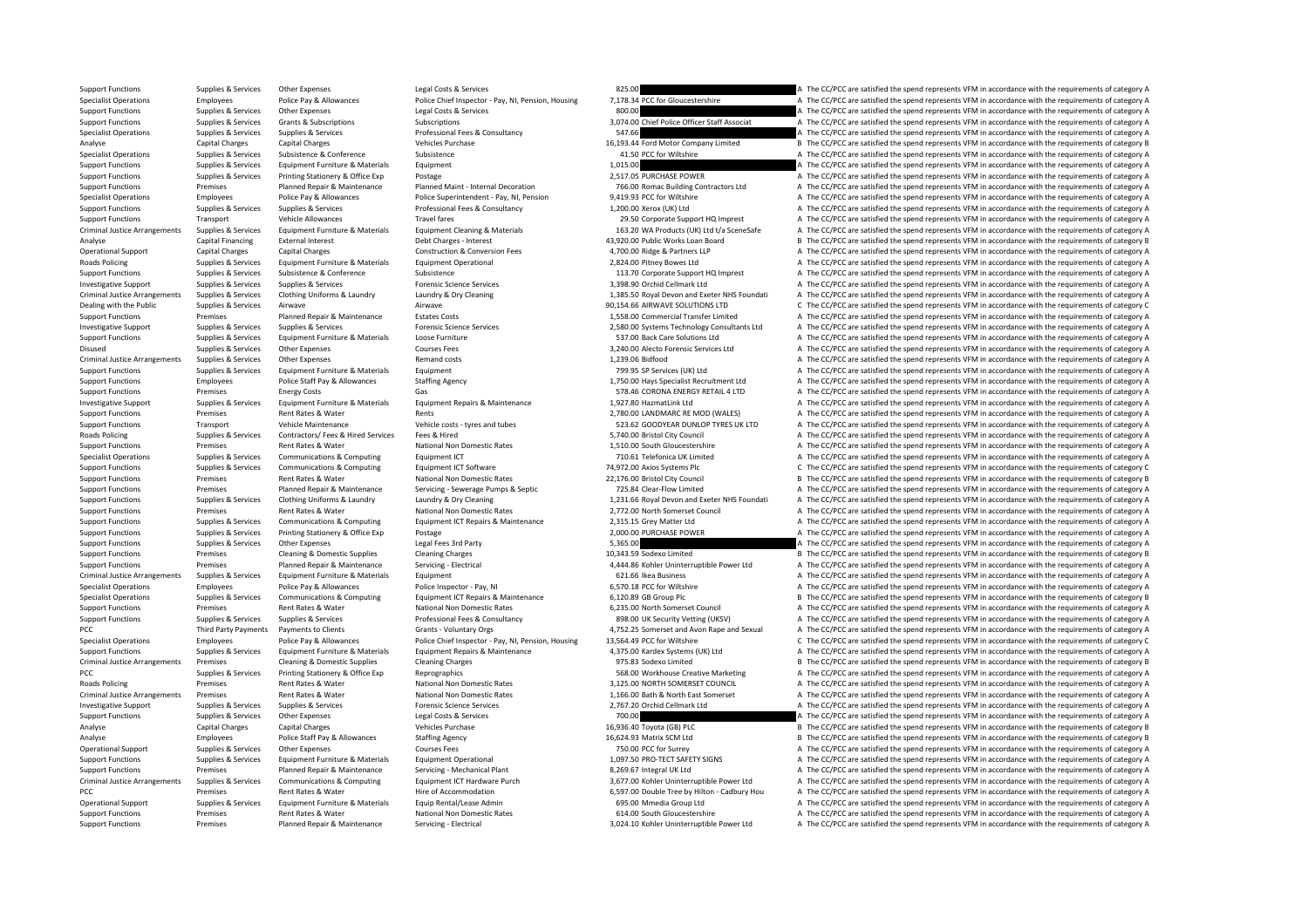Support Functions Capital Charges Capital Charges Scapital Charges ICT Equipment Purchase ICT Equipment Purchase 5,394.40 Data Pro IT Ltd A The CC/PCC are satisfied the spend represents VFM in accordance with the requireme Investigative Support Supplies & Services Supplies & Services Forensic Science Services Forensic Science Services 5,134.46 SOCOTEC UK Ltd A The CC/PCC are satisfied the spend represents VFM in accordance with the requireme Support Functions Supplies & Services Subsistence & Conference Conference & Meeting Expenses 798.00 PCC for Hampshire A The CC/PCC are satisfied the spend represents VFM in accordance with the requirements of category A Roads Policing Supplies Supplies & Services Equipment Eurniture & Materials Equipment Equipment Equipment Equipment Sacrossoft Supplies and Sacrossoft English and the spend represents VFM in accordance with the requirement Species Communications & Computing Equipment ICT Software 35,246.76 GB Group Plc B The CC/PCC are satisfied the spend represents VFM in accordance with the requirements of category B Interactions and the requirements of ca Specialist Operations Supplies & Services Other Expenses Legal Fees 3rd Party Legal Fees 3rd Party 2,890.41 2,890.41 2,890.41 A The CC/PCC are satisfied the spend represents VFM in accordance with the requirements of categ Operational Support Supplies & Services Communications & Computing Equipment ICT Hardware Purch 3,896.43 Softcat Limited A The CC/PCC are satisfied the spend represents VFM in accordance with the requirements of category A Support Functions Premises Rent Rates & Water National Non Domestic Rates 12,449.00 South Somerset District Council B The CC/PCC are satisfied the spend represents VFM in accordance with the requirements of category B Investigations Premises Cleaning & Domestic Supplies Cleaning Charges Cleaning Charges Cleaning Charges Cleaning Charges ST.124.02 Sodexo Limited B The CC/PCC are satisfied the spend represents VFM in accordance with the r Specialist Operations Employees Police Pay & Allowances Police PC - Pay, Overtime, NI, Pension, Housing 23,574.72 PCC for Wiltshire C The CC/PCC are satisfied the spend represents VFM in accordance with the requirements of Support Functions Premises Rent Rates & Water National Non Domestic Rates 12,449.00 South Somerset District Council B The CC/PCC are satisfied the spend represents VFM in accordance with the requirements of category B<br>Supp Support Functions Transport Vehicle Maintenance Vehicle costs fuel 7,145.28 Certas Energy UK Itd A The CC/PCC are satisfied the spend represents VFM in accordance with the requirements of category A Investigative Support Support Support Support Support Support Support Support Support Support Support Support Support Support Support Support Support Support Support Support Support Support Support Support Support Support Analyse Supplies & Services Subsistence & Conference Hospitality Hospitality 7.58 Corporate Support HQ Imprest A The CC/PCC are satisfied the spend represents VFM in accordance with the requirements of category A Support Functions Transport Vehicle Maintenance Vehicle costs - repair and maintenance 570.26 SJ Cook & Sons Ltd A The CC/PCC are satisfied the spend represents VFM in accordance with the requirements of category A Support Functions Supplies & Services Subsistence & Conference Conference Conference Conference A Conference Conference Conference Conference Conference Conference Conference Conference Conference Conference Conference A C Support Functions Supporters & Communications & Communications & Communications & Communications & Communications & Communications & Communications & Communications & Communications & Communications & Communications & Comm Support Functions Premises Planned Repair & Maintenance Servicing - Electrical 813.91 Kohler Uninterruptible Power Ltd A The CC/PCC are satisfied the spend represents VFM in accordance with the requirements of category A Support Functions Supplies & Services Medical Fees Drugs & Medical Requisites Drugs A The CC/PCC are satisfied the spend represents VFM in accordance with the requirements of category A Support Functions Supplies & Services Equipment Furniture & Materials Loose Furniture Loose Furniture 1,140.00 BOF Group Ltd A The CC/PCC are satisfied the spend represents VFM in accordance with the requirements of catego Specialist Operations Supplies & Services Communications & Computing Tel Enquiry Service 4,979.00 PCC for Wiltshire A The CC/PCC are satisfied the spend represents VFM in accordance with the requirements of category A Investigative Support Supplies & Services Supplies & Services Forensic Science Services Forensic Science Services Forensic Science Services and the Magnetic Science Services (16,763.24 Key Forensic Services Ltd B The CC/PC Support Functions Premises Premises Premises Support Premises Support Functions and the CC/PCC are satisfied the spend represents VFM in accordance with the requirements of category A Support Functions Premises Cleaning & Domestic Supplies Cleaning Charges Cleaning Charges Cleaning Charges Cleaning Charges 21,756.75 Sodexo Limited B The CC/PCC are satisfied the spend represents VFM in accordance with th Equipment Furniture A Service Supplies A Service Equipment Furniture A The CC/PCC are satisfied the spend represents VFM in accordance with the requirements of category A Analyse Supplies & Services Contractors/ Fees & Hired Services Fees & Hired Services Fees & Hired Services Fees & Hired Services Fees & Hired Services Services Services Fees & Hired Services Fees & Hired Services Services Support Functions Premises Energy Costs Electricity Electricity A The CC/PCC are satisfied the spend represents VFM in accordance with the requirements of category A Specialist Operations Supplies & Services Equipment Furniture & Materials Equipment Operational Equipment Operational 2,429.49 Tactical Kit A The CC/PCC are satisfied the spend represents VFM in accordance with the require Investigations Premises Rent Rates & Water National Non Domestic Rates 27,468.00 Bristol City Council B The CC/PCC are satisfied the spend represents VFM in accordance with the requirements of category B Support Functions Premises Rent Rates & Water National Non Domestic Rates 873.00 North Somerset Council A The CC/PCC are satisfied the spend represents VFM in accordance with the requirements of category A Support Functions Premises Planned Repair & Maintenance Repairs & Maint General 24,777.84 Integral UK Ltd B The CC/PCC are satisfied the spend represents VFM in accordance with the requirements of category B Support Functions Transport Vehicle Maintenance Vehicle Costs – fuel Vehicle costs – fuel 32,855.01 Arval UK Ltd B The CC/PCC are satisfied the spend represents VFM in accordance with the requirements of category B Support Support Functions Supplies & Services Communications & Computing Equipment ICT Repairs & Maintenance 504.95 PJ & RHS LTD A The CC/PCC are satisfied the spend represents VFM in accordance with the requirements of category A Support Functions Premises Planned Repair & Maintenance Intruder Alarms 1,730.28 Sovereign Fire & Security Ltd A The CC/PCC are satisfied the spend represents VFM in accordance with the requirements of category A The A The Analyse Supplies & Services Other Expenses Late Payment Charges A The COR EDF ENERGY 1 LIMITED A The CC/PCC are satisfied the spend represents VFM in accordance with the requirements of category A Criminal Justice Arrangements Supplies & Services Other Expenses Remand costs Remand costs 1,649.50 Charles Fellows Supplies Ltd A The CC/PCC are satisfied the spend represents VFM in accordance with the requirements of ca Dealing with the Public Supplies & Services Airwave Airwave Airwave Airwave Airwave Airwave Airwave Airwave Airwave Airwave Airwave Airwave Airwave Airwave Airwave and Airwave and the sound the CAC of the CC/PCC are satisf Support Functions Premises Planned Repair & Maintenance Alterations to Buildings 1,122.90 Fox Group (Moving and Storage) Ltd A The CC/PCC are satisfied the spend represents VFM in accordance with the requirements of catego Support Functions Premises Cleaning & Domestic Supplies Cleaning Charges Cleaning Charges 36,552.03 Sodexo Limited B The CC/PCC are satisfied the spend represents VFM in accordance with the requirements of category B Specialist Operations Premises Rent Rates & Water National Non Domestic Rates 2,050.00 North Somerset Council A The CC/PCC are satisfied the spend represents VFM in accordance with the requirements of category A The Counci Support Functions Transport Vehicle Maintenance Vehicle Costs - repair and maintenance 722.50 DRIVE VAUXHALL A The CC/PCC are satisfied the spend represents VFM in accordance with the requirements of category A The COST of A The CC/PCC are satisfied the spend represents VFM in accordance with the requirements of category A Support Functions Supplies & Services Other Expenses Legal Costs & Services 2,390.00 A The CC/PCC are satisfied the spend represents VFM in accordance with the requirements of category A Investigative Support Supplies & Services Supplies & Services Forensic Science Services Forensic Science Services 2,260.10 Orchid Cellmark Ltd A The CC/PCC are satisfied the spend represents VFM in accordance with the requ Investigations Supplies & Supplies & Services Contractors/Fees & Hired Services Fees & Hired Services Fees & Hired Services Fees & Hired Services Contractors/Fees & Hired Services Fees & Hired Supplies & Supplies & Service A The CC/PCC are satisfied the spend represents VFM in accordance with the requirements of category A Support Functions Premises Rent Rates & Water National Non Domestic Rates 822.00 South Gloucestershire A The CC/PCC are satisfied the spend represents VFM in accordance with the requirements of category A Support Functions Supplies & Services Communications & Computing Equipment ICT 9,132.03 Telefonica UK Limited A The CC/PCC are satisfied the spend represents VFM in accordance with the requirements of category A Support Functions Supplies & Services Subsistence & Conference Hospitality Hospitality 13.29 Corporate Support HQ Imprest A The CC/PCC are satisfied the spend represents VFM in accordance with the requirements of category Local Policing Supplies & Services Supplies & Services Professional Fees & Consultancy 6,520.80 Hays Specialist Recruitment Ltd A The CC/PCC are satisfied the spend represents VFM in accordance with the requirements of cat Support Functions Supplies & Services Contractors/ Fees & Hired Services Fees & Hired - Accreditation Service and the Support Fees Are and the CO/PCC are satisfied the spend represents VFM in accordance with the requiremen Roads Policing Supplies & Services Contractors/ Fees & Hired Services Fees & Hired 2,030.00 Bristol City Council A The CC/PCC are satisfied the spend represents VFM in accordance with the requirements of category A The cri Specialist Operations Transport Vehicle Allowances Travel fares 19.30 PCC for Wiltshire A The CC/PCC are satisfied the spend represents VFM in accordance with the requirements of category A Roads Policing Supplies & Services Printing Stationery & Office Exp Postage 3,095.27 3,095.27 A The CC/PCC are satisfied the spend represents VFM in accordance with the requirements of category A Roads Policing Supplies & Supplies & Supplies & Supplies Communications & Computing Equipment ICT Software Equipment ICT Software 6,000.00 Northgate Public Services (UK) Ltd A The CC/PCC are satisfied the spend represents Disused Supplies & Services Equipment Furniture & Materials Equipment Operational Equipment Operational 6,432.00 CLIFTON CANVAS DEVELOPMENTS LTD A The CC/PCC are satisfied the spend represents VFM in accordance with the re Criminal Justice Arrangements Supplies & Services Other Expenses Courses Fees Courses Fees 595.00 Service Desk Institute A The CC/PCC are satisfied the spend represents VFM in accordance with the requirements of category A Support Functions Capital Charges Capital Charges Additions:Non Enhancing Fees 2,214.00 Services Design Solution Ltd A The CC/PCC are satisfied the spend represents VFM in accordance with the requirements of category A Local Policing Third Party Payments Third Party Payments 250.00 Contribution 250.00 Corporate Support HQ Imprest A The CC/PCC are satisfied the spend represents VFM in accordance with the requirements of category A Support Functions Supplies & Services Other Expenses Payment of Claims - 3rd Party 590.40 590.40 A The CC/PCC are satisfied the spend represents VFM in accordance with the requirements of category A Support Functions Supplies & Services Printing Stationery & Office Exp Postage Protage 5,000.00 PURCHASE POWER A The CC/PCC are satisfied the spend represents VFM in accordance with the requirements of category A Investigations Supplies & Services Contractors/ Fees & Hired Services Fees & Hired Material Presed Hired Materia State and Batalon State and Batalon State (UK) Lt A The CC/PCC are satisfied the spend represents VFM in acco PCC Supplies & Services Equipment Furniture & Materials Equipment A The CALLOD Romac Building Contractors Ltd A The CC/PCC are satisfied the spend represents VFM in accordance with the requirements of category A Investigative Support Supplies & Services Medical Fees Pathologists reports Pathologists reports 2,612.00 Dr A J Jeffery A The CC/PCC are satisfied the spend represents VFM in accordance with the requirements of category A Support Functions Supplies & Services Communications & Computing Equipment ICT Software 74,587.74 Police ICT C The CC/PCC are satisfied the spend represents VFM in accordance with the requirements of category C Postage **Supplies A The CC/PCC** are satisfied the spend represents VFM in accordance with the requirements of category A Investigative Support Capital Charges Capital Charges Capital Charges ICT Equipment Purchase 15,041.26 BT PLC B The CC/PCC are satisfied the spend represents VFM in accordance with the requirements of category B Support Functions Supplies & Services Contractors/ Fees & Hired Services Fees & Hired 660.00 Hands Free Computing Ltd A The CC/PCC are satisfied the spend represents VFM in accordance with the requirements of category A PCC Third Party Payments Payments to Clients Grants - Voluntary Orgs Grants - Voluntary Orgs 32,429.92 Next Link B The CC/PCC are satisfied the spend represents VFM in accordance with the requirements of category B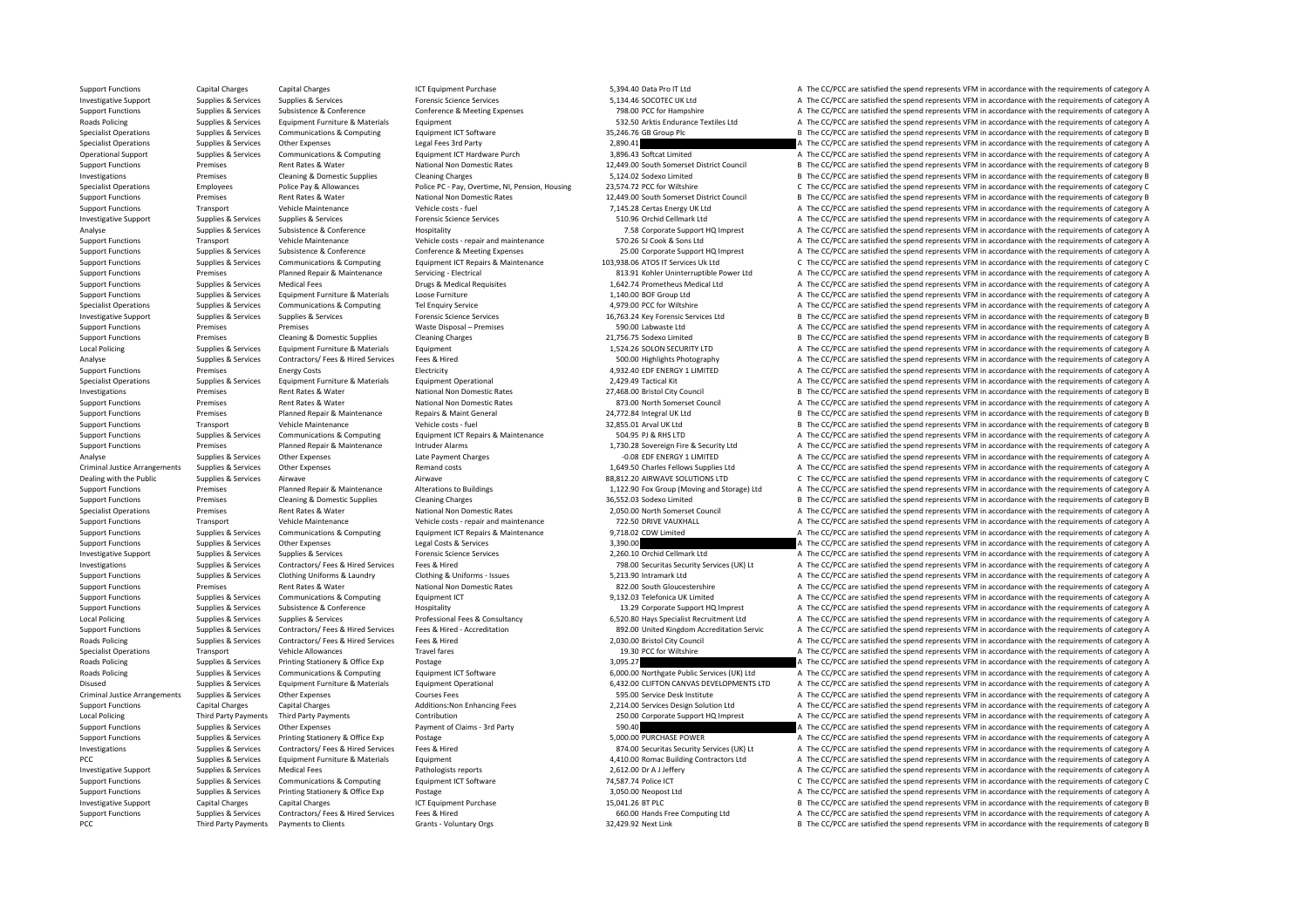Specialist Operations Employees Police Pay & Allowances Police Superintendent - Pay, NJ, Pension 8,975.24 PCC for Wiltshire A The CC/PCC are satisfied the spend represents VFM in accordance with the requirements of categor

PCC The CC/PCC are satisfied the spend represents VFM in accordance with the requirements of category C Grants Crants - Voluntary Orgs 111,441.75 Barnardos C The CC/PCC are satisfied the spend represents VFM in accordance Support Functions Premises Rent Rates Review National Non Domestic Rates 614.00 South Gloucestershire A The CC/PCC are satisfied the spend represents VFM in accordance with the requirements of category A The Crime of categ Support Functions Supplies & Services Equipment Furniture & Materials Equipment Operational Equipment Operational 922.56 GMK Ltd A The CC/PCC are satisfied the spend represents VFM in accordance with the requirements of ca Criminal Justice Arrangements Supplies & Services Other Expenses Remand costs Remand costs 780.00 Charles Fellows Supplies Ltd A The CC/PCC are satisfied the spend represents VFM in accordance with the requirements of cate Support Functions Capital Charges Capital Charges Construction & Conversion Fees 9,527.75 Atkins Ltd A The CC/PCC are satisfied the spend represents VFM in accordance with the requirements of category A Support Functions Supplies & Services Contractors/ Fees & Hired Services Fees & Hired Hired Services Fees & Hired Services Fees & Hired A The CC/PCC are satisfied the spend represents VFM in accordance with the requirement Sunnies & Services Foujoment Furniture & Materials Foujoment Operational 2.006.04 South Gloucestershire Council A The CC/PCC are satisfied the spend represents VFM in accordance with the requirements of category A PCC Third Party Payments Payments to Clients Grants - Voluntary Orgs Grants - Voluntary Orgs 14,916.67 Resolve West B The CC/PCC are satisfied the spend represents VFM in accordance with the requirements of category B Support Functions Premises Energy Costs Electricity Electricity Electricity Electricity Electricity entitled a the CC/PCC are satisfied the spend represents VFM in accordance with the requirements of category A Specialist Operations Employees Police Pay & Allowances Police PC - Pay, Overtime, NI, Pension 119,337.24 PCC for Dorset C The CC/PCC are satisfied the spend represents VFM in accordance with the requirements of category C Support Functions Supplies & Services Equipment Functions & Materials Equipment 1,250.00 1,250.00 A The CC/PCC are satisfied the spend represents VFM in accordance with the requirements of category A Criminal Justice Arrangements Supplies & Services Medical Fees Doctors-call out fees Doctors Call Dustice Arrangements Supplies & Services Medical Fees Doctors-call out fees 8 Alica Contractors (Face & Hired Services Face Specialist Operations Supplies & Services Contractors/ Fees & Hired Services Fees & Hired Services Fees & Hired 600.00 Resilience SW Ltd A The CC/PCC are satisfied the spend represents VFM in accordance with the requiremen Support Functions Supplies & Services Equipment Furniture & Materials Equipment Operational Equipment Operational 1,599.04 GMK Ltd A The CC/PCC are satisfied the spend represents VFM in accordance with the requirements of Support Functions Supplies & Services Equipment Furniture & Materials Equipment 11,940.71 11,940.71 B The CC/PCC are satisfied the spend represents VFM in accordance with the requirements of category B Support Functions Supplies & Services Communications & Computing Equipment ICT Software Equipment CT Software 3,840.00 Alliantist Limited A The CC/PCC are satisfied the spend represents VFM in accordance with the requireme Support Functions Premises Planned Repair & Maintenance Premises Costs 3,101.85 Kohler Uninterruptible Power Ltd A The CC/PCC are satisfied the spend represents VFM in accordance with the requirements of category A Analyse Employees Police Staff Pay & Allowances Staffing Agency Staff Pay and the spend of the CC/PCC are satisfied the spend represents VFM in accordance with the requirements of category B and the requirements of categor Supplies & Supplies & Services Supplies & Services Supplies & Services Professional Fees & Consultancy 1,229.81 PIN Mentoring & Interventions Ltd A The CC/PCC are satisfied the spend represents VFM in accordance with the r Electricity Electricity 2,187.47 FDF ENERGY 1 LIMITED A The CC/PCC are satisfied the spend represents VFM in accordance with the requirements of category A Support Functions Third Party Payments to Clients Grants Voluntary Orgs 10,725.00 The Princes Trust B The CC/PCC are satisfied the spend represents VFM in accordance with the requirements of category B Support Functions Support Support Supplies & Services Supplies Professional Fees & Consultancy 1,825.00 Xerox (UK) Itd A The CC/PCC are satisfied the spend represents VFM in accordance with the requirements of category A Specialist Operations Supplies & Services Subsistence & Conference Hospitality Hospitality and the Support HQ Imprest A The CC/PCC are satisfied the spend represents VFM in accordance with the requirements of category A Th Equipment contacts and the control of the CC/PCC are satisfied the spend represents VFM in accordance with the requirements of category A Analyse Capital Financing External Interest Debt Charges - Interest Debt Charges interest 99,700.00 Public Works Loan Board C The CC/PCC are satisfied the spend represents VFM in accordance with the requirements of categor Specialist Operations Capital Charges Capital Charges Capital Charges ICT Equipment Purchase 12 945.00 Sight & Sound Technology Ltd A The CC/PCC are satisfied the spend represents VFM in accordance with the requirements of Support Functions Supplies & Services Contractors/ Fees & Hired Services Fees & Hired Hired Mestical Medical Melfare Service Bunder are attacked by the CC/PCC are satisfied the spend represents VFM in accordance with the r B The CC/PCC are satisfied the spend represents VFM in accordance with the requirements of category B Support Functions Transport Vehicle Maintenance Vehicle costs – fuel Vehicle costs – fuel 30,025.19 Arval UK Ltd B The CC/PCC are satisfied the spend represents VFM in accordance with the requirements of category B Support Premises Rent Rates & Water National Non Domestic Rates 3,805.00 North Somerset Council A The CC/PCC are satisfied the spend represents VFM in accordance with the requirements of category A Support Functions Supplies & Services Contractors/ Fees & Hired Services Fees & Hired Hired 1,954.17 My Staff Shop Limited A The CC/PCC are satisfied the spend represents VFM in accordance with the requirements of category A The CC/PCC are satisfied the spend represents VFM in accordance with the requirements of category A Local Policing Third Party Payments Payments to Clients Grants Voluntary Orgs 21,634.50 North Somerset Council B The CC/PCC are satisfied the spend represents VFM in accordance with the requirements of category B Specialist Operations Premises Unplanned Repair & Maintenance Responsive Maint - Flectrical 790.00 Solar Valley Flectrical imited A The CC/PCC are satisfied the spend represents VFM in accordance with the requirements of c Investigations Supplies & Services Contractors/ Fees & Hired Services Fees & Hired The CONSULLER CONSULT A The CC/PCC are satisfied the spend represents VFM in accordance with the requirements of category A Specialist Operations Employees Police Pay & Allowances Police Inspector - Pay, NI, Pension, CRTP 5,839.06 PCC for Wiltshire CC/PCC are satisfied the spend represents VFM in accordance with the requirements of category C Support Functions Transport Vehicle Allowances Travel fares Travel fares 122.16 Corporate Support HQ Imprest A The CC/PCC are satisfied the spend represents VFM in accordance with the requirements of category A Support HQ Support Functions Employees Police Staff Pay & Allowances Staffing Agency 1,280.00 University Hospitals Bristol NHS FT A The CC/PCC are satisfied the spend represents VFM in accordance with the requirements of category A Support Functions Premises Rent Rates & Water National Non Domestic Rates 500.00 Monmouthshire County Council A The CC/PCC are satisfied the spend represents VFM in accordance with the requirements of category A Investigative Support Capital Charges Capital Charges ICT Equipment Purchase 718.50 Tangible Benefit Limited A The CC/PCC are satisfied the spend represents VFM in accordance with the requirements of category A Supplies & Services Communications & Computing Equipment ICT Repairs & Maintenance 570.00 Specialist Computer Centres A The CC/PCC are satisfied the spend represents VFM in accordance with the requirements of category A Th Criminal Justice Arrangements Supplies & Services Other Expenses Remand costs Remand costs 970.00 Charles Fellows Supplies Ltd - NPPH A The CC/PCC are satisfied the spend represents VFM in accordance with the requirements Support Functions Supplies & Services Equipment Furniture & Materials Equipment Purinture & Materials Equipment 770.00 Senator International Ltd A The CC/PCC are satisfied the spend represents VFM in accordance with the re Support Functions Supplies & Services Supplies & Services Forensic Science Services Forensic Science Services 702.57 Orchid Cellmark Ltd A The CC/PCC are satisfied the spend represents VFM in accordance with the requiremen A The CC/PCC are satisfied the spend represents VFM in accordance with the requirements of category A Operational Support Third Party Payments Other Local Authorities or Forces Contributions to Other Forces A 8,800.00 Flofuel Support Ltd A The CC/PCC are satisfied the spend represents VFM in accordance with the requirement Support Functions Supplies & Services Other Expenses Legal Costs & Services Legal Costs & Services Legal Costs & Services 570.00 A The CC/PCC are satisfied the spend represents VFM in accordance with the requirements of ca Support Functions Transport Vehicle Maintenance Vehicle costs – tyres and tubes 1,242.00 GOODYEAR DUNLOP TYRES UK LTD A The CC/PCC are satisfied the spend represents VFM in accordance with the requirements of category A Supplies & Supplies & Services Supplies & Services Professional Fees & Consultancy 1,283.00 UK Security Vetting (UKSV) A The CC/PCC are satisfied the spend represents VFM in accordance with the requirements of category A Supplies & Services Printing Stationery & Office Exp Advertising (not recruitment) 1.981.65 Havs Specialist Recruitment Ltd A The CC/PCC are satisfied the spend represents VFM in accordance with the requirements of categor Support Eurotions Transport Vehicle Maintenance Vehicle costs-repair and maintenance 516.57 Alliance Automotive T/A Mill Autoq A The CC/PCC are satisfied the spend represents VFM in accordance with the requirements of cate Local Policing Capital Charges Capital Charges Capital Charges ICT Equipment Purchase 829.60 SOFTWARE BOX LTD A The CC/PCC are satisfied the spend represents VFM in accordance with the requirements of category A Support Functions Premises Cleaning & Domestic Supplies Cleaning Charges Cleaning Charges 16,133.06 Sodexo Limited B The CC/PCC are satisfied the spend represents VFM in accordance with the requirements of category B Specialist Operations Transport Vehicle Allowances Travel fares Travel fares Travel fares 193.756.54 IBM (United Kingdom) Ltd C The CC/PCC are satisfied the spend represents VFM in accordance with the requirements of categ Support Functions Supplies & Services Communications & Computing Equipment ICT Repairs & Maintenance 73,756.54 IBM (United Kingdom) Ltd C The CC/PCC are satisfied the spend represents VFM in accordance with the requirement Support Functions Premises Rent Rates & Water National Non Domestic Rates 1,485.00 Sedgemoor District Council A The CC/PCC are satisfied the spend represents VFM in accordance with the requirements of category A Support Functions Premises Rent Rates & Water National Non Domestic Rates 45,864.00 Bath & North East Somerset B The CC/PCC are satisfied the spend represents VFM in accordance with the requirements of category B Support Functions Transport Vehicle Maintenance Vehicle costs - licences 2.113.00 Corporate Support HQ Imprest A The CC/PCC are satisfied the spend represents VFM in accordance with the requirements of category A Specialist Operations Supplies & Services Communications & Computing Telephone Calls 720.80 Vodafone Corporate Limited A The CC/PCC are satisfied the spend represents VFM in accordance with the requirements of category A Specialist Operations Supplies & Services Other Expenses Courses Fees Courses Fees 668.00 Mayor's Office for Policing & Crime A The CC/PCC are satisfied the spend represents VFM in accordance with the requirements of categ Support Functions Third Party Payments Other Local Authorities or Forces Contributions to Other Forces Support<br>
Support Support Support Support Support Support of the requirements of category B<br>
1999-1999 Professional Fees Local Policing Supplies & Services Supplies & Services Supplies & Services Professional Fees & Consultancy 3,652.50 Hays Specialist Recruitment Ltd A The CC/PCC are satisfied the spend represents VFM in accordance with the Support Functions Transport Vehicle Maintenance Vehicle costs - repair and maintenance 544.32 DRIVE VAUXHALL A The CC/PCC are satisfied the spend represents VFM in accordance with the requirements of category A Support Functions Transport Vehicle Maintenance Vehicle Costs – tyres and tubes 520.00 GOODYEAR DUNLOP TYRES UK LTD A The CC/PCC are satisfied the spend represents VFM in accordance with the requirements of category A Crim A The CC/PCC are satisfied the spend represents VFM in accordance with the requirements of category A Criminal Justice Arrangements Supplies & Services Other Expenses 2007 Arrangend Costs Bemand costs Remand costs Remand costs and costs and the Support Patchway Imprest A The CC/PCC are satisfied the spend represents VFM in Support Functions Premises Rent Rates & Water National Non Domestic Rates 2,898.00 South Gloucestershire A The CC/PCC are satisfied the spend represents VFM in accordance with the requirements of category A PCC Third Party Payments Payments to Clients Grants - Voluntary Orgs Grants - Voluntary Orgs 21,244.34 Swan Advocacy Network B The CC/PCC are satisfied the spend represents VFM in accordance with the requirements of catego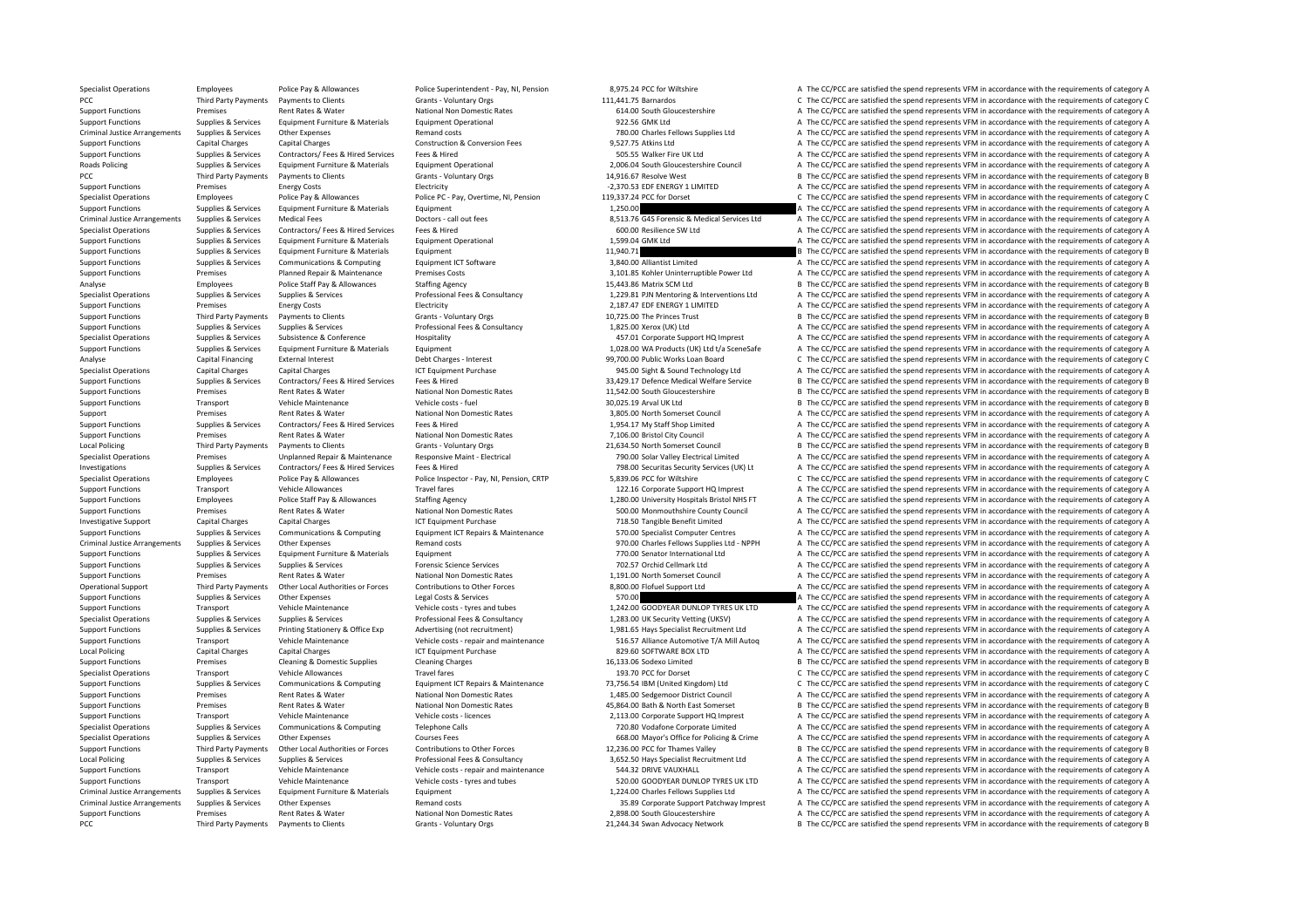Support Functions Premises Rent Rates & Water National Non Domestic Rates 77,112.00 Sedgemoor District Council C The CC/PCC are satisfied the spend represents VFM in accordance with the requirements of category C Analyse Employees Police Staff Pay & Allowances Staffing Agency 15,783.71 Matrix SCM Ltd B The CC/PCC are satisfied the spend represents VFM in accordance with the requirements of category B Support Functions Transport Vehicle Workshops/Maintenance Vehicle Workshop Support Vehicle Workshop Support Punction and the CC/PCC are satisfied the spend represents VFM in accordance with the requirements of category A S Support Functions Supplies & Services Communications & Computing Equipment ICT Software 1,715.00 AI TRAINING SERVICES LTD A The CC/PCC are satisfied the spend represents VFM in accordance with the requirements of category Roads Policing Supplies & Services Equipment Furniture & Materials Equipment 554.00 Hands Free Computing Ltd A The CC/PCC are satisfied the spend represents VFM in accordance with the requirements of category A Support Functions Supplies & Services Other Expenses Legal Costs & Services Presents A The CC/PCC are satisfied the spend represents VFM in accordance with the requirements of category A PCC Supplies & Services Supplies & Services Professional Fees & Consultancy 570.00 Somerset County Council Pension Fun A The CC/PCC are satisfied the spend represents VFM in accordance with the requirements of category A Operational Support Courses Support Support Support Support Support Other Expenses Courses Fees Courses Fees 746.00 College of Policing Itd A The CC/PCC are satisfied the spend represents VFM in accordance with the require Support Functions Supportes Subsistence Subsistence Subsistence Subsistence Subsistence Support Patchway Imprest A The CC/PCC are satisfied the spend represents VFM in accordance with the requirements of category A Roads Policing Supplies & Services Contractors/ Fees & Hired Services Fees & Hired The Material 2011 Council 784.00 Bristol City Council A The CC/PCC are satisfied the spend represents VFM in accordance with the requiremen Operational Support Supplies & Services Other Expenses Horses - Forage Horses - Forage 1,733.10 A NICHOLS (COW MILLS) LTD A The CC/PCC are satisfied the spend represents VFM in accordance with the requirements of category Criminal lustice Arrangements Sunnlies & Services Clothing Uniforms & Laundry Laundry A Dry Cleaning and Catagory A 121611 Royal Devon and Exeter NHS Foundati A The CC/PCC are satisfied the spend represents VEM in accordan Investigative Support Support Support Supporters Medical Fees Pathologists reports Pathologists reports 2,612.00 Dr R J Delaney A The CC/PCC are satisfied the spend represents VFM in accordance with the requirements of cat Support Functions Supplies & Services Grants & Subscriptions Subscriptions Subscriptions Subscriptions 2,000.00 PCC for Cheshire A The CC/PCC are satisfied the spend represents VFM in accordance with the requirements of ca Specialist Operations Transport Vehicle Maintenance Vehicle Costs - repair and maintenance Vehicle costs - repair and maintenance 1,416.41 PCC for Devon & Cornwall A The CC/PCC are satisfied the spend represents VFM in acc Specialist Operations Supplies & Services Equipment Furniture & Materials Equipment Equipment Supplies A The CC/PCC are satisfied the spend represents VFM in accordance with the requirements of category A Support Functions Transport Vehicle Maintenance Vehicle costs – commissioning 2,544.00 Vehicle Livery Solutions Ltd A The CC/PCC are satisfied the spend represents VFM in accordance with the requirements of category A Specialist Operations Employees Police Pay & Allowances Police Chief Inspector - Pay, NI, Pension, Housing 7,178.34 PCC for Gloucestershire A The CC/PCC are satisfied the spend represents VFM in accordance with the require Disused Supplies & Services Supplies & Services Equipment - Consumables Equipment - Consumables 537.12 WA Products (UK) Ltd t/a SceneSafe A The CC/PCC are satisfied the spend represents VFM in accordance with the requireme Investigations Transport Vehicle Allowances Travel fares Travel fares Travel fares and the section of the CORPORATE A The CC/PCC are satisfied the spend represents VFM in accordance with the requirements of category A Inve Investigations Suppliers & Services Suppliers & Services Professional Fees & Consultancy 3.400.00 MFWA LIP/Medical Expert Witness A The CC/PCC are satisfied the spend represents VFM in accordance with the requirements of c Criminal Justice Arrangements Supplies & Services Communications & Computing Equipment ICT Hardware Purch 995.00 Internet Videocommunications Ltd A The CC/PCC are satisfied the spend represents VFM in accordance with the r Roads Policing Supplies & Supplies & Services Communications & Computing Equipment ICT Software Equipment ICT Software 1.194.00 Northeate Public Services (UK) Ltd A The CC/PCC are satisfied the spend represents VFM in acco Specialist Operations Supplies & Services Equipment Eurniture & Materials Equipment Equipment Equipment and Septement and the CC/PCC are satisfied the spend represents VFM in accordance with the requirements of category A A The CC/PCC are satisfied the spend represents VFM in accordance with the requirements of category A Third Party Payments Other Local Authorities or Forces Contributions to Other Forces SE 25.215.00 PCC for Devon & Cornwall C The CC/PCC are satisfied the soend reoresents VFM in accordance with the requirements of category Criminal Justice Arrangements Supplies & Services Supplies & Services Forensic Science Services Forensic Science Services Forensic Science Services Forensic Science Services 1,890.85 Orchid Cellmark Ltd A The CC/PCC are sa Support Functions Supplies & Services Equipment Furniture & Materials Equipment Equipment Equipment Functions Express Equipment 790.83 Warehouse Express t/a Wex Photograp A The CC/PCC are satisfied the spend represents VFM A The CC/PCC are satisfied the spend represents VFM in accordance with the requirements of category A Support Functions Premises Rent Rates & Water National Non Domestic Rates 3,805.00 Bristol City Council A The CC/PCC are satisfied the spend represents VFM in accordance with the requirements of category A Support Functions Capital Charges Capital Charges Construction & Conversion Works 4,895.00 Solar Valley Electrical Limited A The CC/PCC are satisfied the spend represents VFM in accordance with the requirements of category Support Functions Premises Cleaning & Domestic Supplies Cleaning Charges Cleaning Charges Cleaning Charges Cleaning Charges 10,343.59 Sodexo Limited B The CC/PCC are satisfied the spend represents VFM in accordance with th B The CC/PCC are satisfied the spend represents VFM in accordance with the requirements of category B Specialist Operations Supplies & Services Contractors/ Fees & Hired Services Fees & Hired Hired Fees & Hired Services Fees & Hired Services Fees & Hired Services Supplies A The CC/PCC are satisfied the spend represents VFM Support Functions Capital Charges Capital Charges Construction & Conversion Fees 3,460.00 Atkins Ltd A The CC/PCC are satisfied the spend represents VFM in accordance with the requirements of category A Analyse Employees Police Staff Pay & Allowances Staffing Agency Staff Pay and the Stategory B The CC/PCC are satisfied the spend represents VFM in accordance with the requirements of category B Support Functions Capital Charges Capital Charges Construction & Construction & Conversion Fees 3,000,00 AECOM Limited A The CC/PCC are satisfied the spend represents VFM in accordance with the requirements of category A Support Functions Premises Planned Repair & Maintenance Fire Alarms 2,192.37 Sovereign Fire & Security Ltd A The CC/PCC are satisfied the spend represents VFM in accordance with the requirements of category A Construction Operational Support Capital Charges Capital Charges Construction & Conversion Works 98,450.76 Midas Construction Ltd C The CC/PCC are satisfied the spend represents VFM in accordance with the requirements of category C Operational Support Supplies & Services Other Expenses Horses - Farrier Costs 755.00 755.00 A The CC/PCC are satisfied the spend represents VFM in accordance with the requirements of category A Operational Support Capital Charges Capital Charges Capital Charges Capital Charges Capital Charges Capital Charges Capital Charges Capital Charges Capital Charges Capital Charges Capital Charges Capital Charges Constructi Experiment Support Vehicle Hire Presents of category A The CC/PCC are satisfied the spend represents VFM in accordance with the requirements of category A The Support Vehicle Hire Presents VFM in accordance with the requir Support Functions Supplies & Services Other Expenses Legal Fees 3rd Party 41,900.00 A The CC/PCC are satisfied the spend represents VFM in accordance with the requirements of category B Support Functions Supplies & Services Communications & Computing Equipment ICT Repairs & Maintenance 1,776.00 Vodafone A The CC/PCC are satisfied the spend represents VFM in accordance with the requirements of category A Operational Support Supplies & Services Other Expenses Dogs - Food Dogs - Food 953.51 Crown Petfoods Ltd A The CC/PCC are satisfied the spend represents VFM in accordance with the requirements of category A The Crown Petfo Support Functions Supplies & Services Contractors/ Fees & Hired Services Fees & Hired Fees & Hired 611.80 Walker Fire UK Ltd A The CC/PCC are satisfied the spend represents VFM in accordance with the requirements of catego Criminal Justice Arrangements Supplies & Services Other Expenses Maintenance of dogs/cats Maintenance of dogs/cats 769.20 Overhill Kennels & Exports A The CC/PCC are satisfied the spend represents VFM in accordance with th Local Policing Supplies & Services Subsistence & Conference Conference Conference Conference Conference Conference A The CC/PCC are satisfied the spend represents VFM in accordance with the requirements of category A The C Specialist Operations Employees Police Pay & Allowances Police Inspector - Pay, NI, Pension 4,973.13 PCC for Wiltshire A The CC/PCC are satisfied the spend represents VFM in accordance with the requirements of category A Local Policing Third Party Payments Payments to Clients Grants - Voluntary Orgs Grants - Voluntary Orgs 59,086.00 SOMERSET COUNTY COUNCIL C The CC/PCC are satisfied the spend represents VFM in accordance with the requireme Specialist Operations Capital Charges Capital Charges Construction & Conversion Works 27,375.00 Benson Bros (Bristol) Ltd B The CC/PCC are satisfied the spend represents VFM in accordance with the requirements of category Support Functions Premises Energy Costs Gas Gas Gas 1,262.94 CORONA ENERGY RETAIL 4 LTD A The CC/PCC are satisfied the spend represents VFM in accordance with the requirements of category A Support Functions Employees Indirect Employee Expenses Advertising for Staff 501.22 Hays Specialist Recruitment Ltd A The CC/PCC are satisfied the spend represents VFM in accordance with the requirements of category A Support Functions Supplies & Services Printing Stationery & Office Exp Postage 2,250.00 PURCHASE POWER A The CC/PCC are satisfied the spend represents VFM in accordance with the requirements of category A Support Functions Supplies & Services Communications & Computing Equipment ICT Software 1,650,491.83 SOFTWARE BOX LTD C The CC/PCC are satisfied the spend represents VFM in accordance with the requirements of category C Su Support Functions Supplies & Services Communications & Computing Equipment ICT Hardware Purch 690.00 Tangible Benefit Limited A The CC/PCC are satisfied the spend represents VFM in accordance with the requirements of categ Specialist Operations Supplies & Services Communications & Computing Equipment ICT 649.52 Specialist Computer Centres A The CC/PCC are satisfied the spend represents VFM in accordance with the requirements of category A Support Functions Supplies & Services Equipment Furniture & Materials Equipment Operational Equipment Operational 1,362.66 VIKING ARMS LTD A The CC/PCC are satisfied the spend represents VFM in accordance with the requirem Specialist Operations Employees Employees Police Staff Pay & Allowances Police Staff - Pay, Overtime, NJ, Pension 16,836.76 PCC for Wiltshire COVERT EMPLOCATE CAPCC are satisfied the spend represents VFM in accordance with Support Functions Third Party Payments Other Local Authorities or Forces Contributions to Other Forces 4,624.87 PCC for Gloucestershire A The CC/PCC are satisfied the spend represents VFM in accordance with the requirement Criminal Justice Arrangements Supplies & Services Supplies & Services Professional Fees & Consultancy 2,587.50 Hays Specialist Recruitment Ltd A The CC/PCC are satisfied the spend represents VFM in accordance with the requ Support Functions Premises Rent Rates & Water Landlords Service Charge S.581.45 GVA Grimley Ltd Client A/C re A The CC/PCC are satisfied the spend represents VFM in accordance with the requirements of category A Support Functions Supplies & Services Communications & Computing Equipment ICT Hardware Purch 916.00 Atlas Clean Air Ltd A The CC/PCC are satisfied the spend represents VFM in accordance with the requirements of category A Investigative Support Supplies & Services Subsistence & Conference Conference & Meeting Expenses 500.00 PCC for Gwent A The CC/PCC are satisfied the spend represents VFM in accordance with the requirements of category A Support Functions Premises Planned Repair & Maintenance Servicing - Mechanical Plant Support Functions A The CC/PCC are satisfied the spend represents VFM in accordance with the requirements of category A The Critical Plan Support Functions Support Functions Support Functions A The CC/PCC are satisfied the spend represents VFM in accordance with the requirements of category A<br>A The CC/PCC are satisfied the spend represents VFM in accordance Support Functions Premises Rent Rates & Water National Non Domestic Rates 589.00 Bristol City Council A The CC/PCC are satisfied the spend represents VFM in accordance with the requirements of category A Support Functions Employees Indirect Employee Expenses Reimbursements - Medical 36,672.00 36,672.00 B The CC/PCC are satisfied the spend represents VFM in accordance with the requirements of category B Specialist Operations Employees Police Pay & Allowances Police Sergeant - Pay, Overtime, NI, Pension 10,672.95 PCC for Wiltshire C The CC/PCC are satisfied the spend represents VFM in accordance with the requirements of ca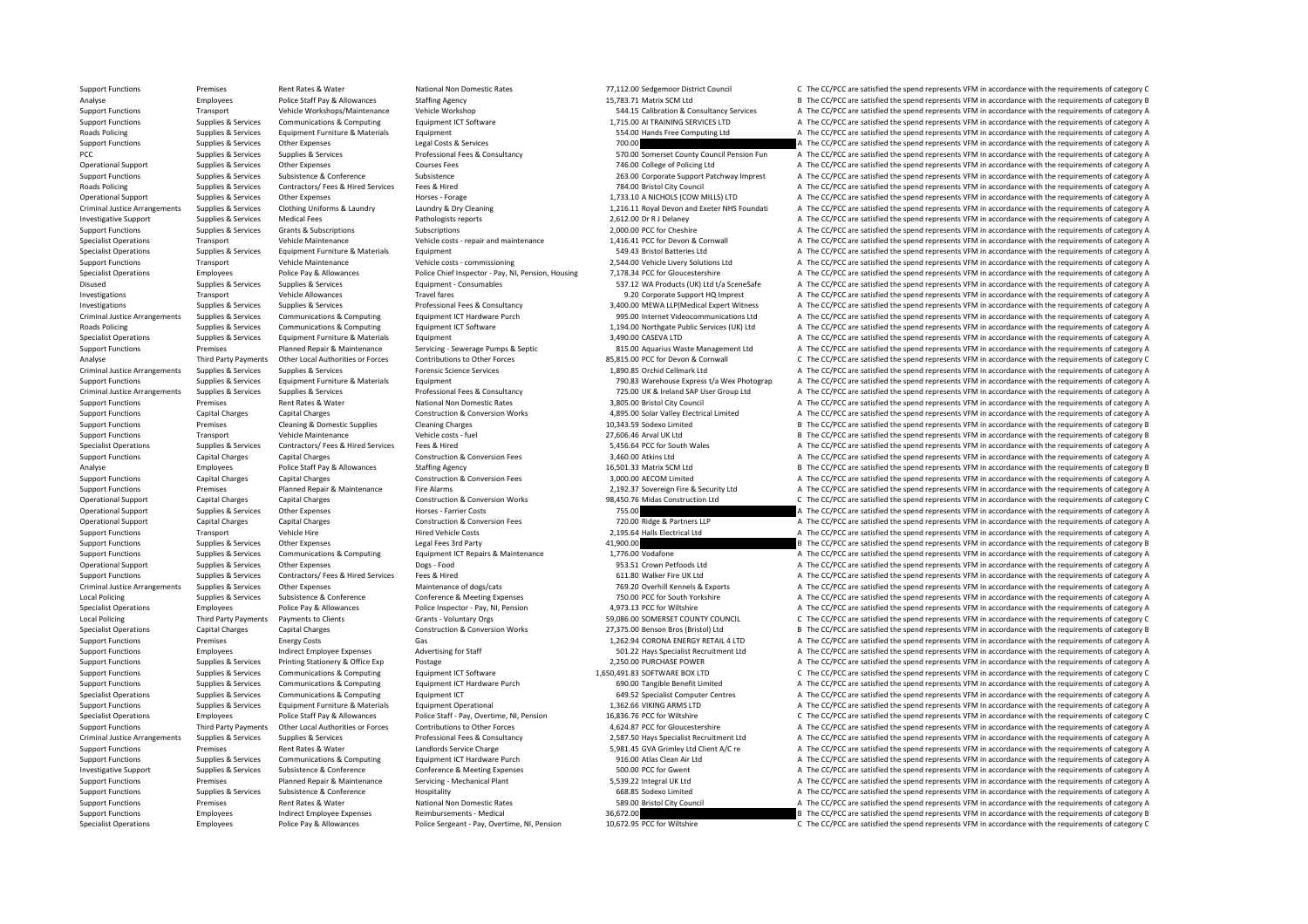Investigations Transport Vehicle Allowances Travel fares Travel fares and the spend the content of category and the requirements of category A The CC/PCC are satisfied the spend represents VFM in accordance with the requir Specialist Operations Supplies & Services Supplies & Services Supplies & Services Professional Fees & Consultancy 570.84 Supplies and the CC/PCC are satisfied the spend represents VFM in accordance with the requirements of Support Functions Premises Rent Rates & Water National Non Domestic Rates 500.00 Monmouthshire County Council A The CC/PCC are satisfied the spend represents VFM in accordance with the requirements of category A Support Functions Premises Premises Rent Rates & Water National Non Domestic Rates 2,898.00 South Gloucestershire A The CC/PCC are satisfied the spend represents VFM in accordance with the requirements of category A The CC Supplies & Services Printing Stationery & Office Exp Postage 3,500 Neopost Ltd 3,500.00 Neopost Ltd A The CC/PCC are satisfied the spend represents VFM in accordance with the requirements of category A Specialist Operations Supplies & Services Subsistence & Conference Subsistence Subsistence Subsistence Subsistence Subsistence Subsistence Subsistence Subsistence Subsistence Subsistence Subsistence Subsistence Subsistence Support Functions Supplies & Services Communications & Computing Equipment ICT Repairs & Maintenance 3,568.00 Pomeroy IT Solutions UK Limited A The CC/PCC are satisfied the spend represents VFM in accordance with the requi Support Functions Transport Vehicle Maintenance Vehicle costs - repair and maintenance 735.00 Carco Group Ltd A The CC/PCC are satisfied the spend represents VFM in accordance with the requirements of category A Investigative Support Support Support Support Medical Fees Pathologists reports Pathologists reports 2,612.00 Dr R J Delaney A The CC/PCC are satisfied the spend represents VFM in accordance with the requirements of catego Support Functions Supplies & Services Contractors/ Fees & Hired Services Fees & Hired The My Staff Shop Limited A The CC/PCC are satisfied the spend represents VFM in accordance with the requirements of category A Support Functions Supplies & Services Other Expenses Legal Costs & Services 4,520.00 4,520.00 A The CC/PCC are satisfied the spend represents VFM in accordance with the requirements of category A Support Functions Transport Vehicle Hire Hired Vehicle Costs Hired Vehicle Costs 1,125.00 COUNTY CARS A The CC/PCC are satisfied the spend represents VFM in accordance with the requirements of category A Roads Policing Supplies & Services Contractors/ Fees & Hired Services Fees & Hired Services Fees & Hired Services Fees & Hired Services Fees & Hired 17,605.00 Bristol City Council B The CC/PCC are satisfied the spend repre Suppliers & Services Clothing Uniforms & Laundry Clothing & Uniforms - Issues 1.078.00 MONSOON MARKETING LTD A The CC/PCC are satisfied the spend represents VEM in accordance with the requirements of category A Specialist Operations Supplies & Services Supplies & Services Professional Fees & Consultancy 675.68 A The CC/PCC are satisfied the spend represents VFM in accordance with the requirements of category A Support Functions Third Party Payments Other Local Authorities or Forces Contributions to Other Forces + 4,624.87 PCC for Gloucestershire + A The CC/PCC are satisfied the spend represents VFM in accordance with the require Criminal Justice Arrangements Transport Vehicle Maintenance Vehicle Maintenance Vehicle costs - repair and maintenance Vehicle costs - repair and maintenance 1.006.42 PCC for Devon & Cornwall A The CC/PCC are satisfied the Support Functions Supplies & Services Medical Fees Drugs & Medical Requisites Drugs & Medical Requisites Support Support Support A The CC/PCC are satisfied the spend represents VFM in accordance with the requirements of ca Support Functions Transport Vehicle Maintenance Vehicle costs ‐ repair and maintenance 8,106.89 Clifford Thames Limited A The CC/PCC are satisfied the spend represents VFM in accordance with the requirements of category A Criminal Justice Arrangements Supplies & Services Other Expenses A The mand costs Remand costs Remand costs Remand costs 2,079.94 Bidfood 2,079.94 Bidfood A The CC/PCC are satisfied the spend represents VFM in accordance w Support Functions Supplies & Services Printing Stationery & Office Exp Postage Principal Postage 1,000.00 PURCHASE POWER A The CC/PCC are satisfied the spend represents VFM in accordance with the requirements of category A Criminal Justice Arrangements Supplies & Services Clothing Uniforms & Laundry Mustary Laundry & Dry Cleaning Mustary 1,434.38 Royal Devon and Exeter NHS Foundati A The CC/PCC are satisfied the spend represents VFM in accor Analyse Employees Police Staff Pay & Allowances Staffing Agency 24,062.93 Matrix SCM Ltd B The CC/PC are satisfied the spend represents VFM in accordance with the requirements of category B Support Functions Transport Vehicle Maintenance Vehicle costs – tyres and tubes 2,354.00 GOODYEAR DUNLOP TYRES UK LTD A The CC/PCC are satisfied the spend represents VFM in accordance with the requirements of category A Su .<br>The CC/PCC are satisfied the spend represents VFM in accordance with the requirements of category A Support Functions Supplies & Services Other Expenses Legal Fees 3rd Party Care and the Stategory A The CC/PCC are satisfied the spend represents VFM in accordance with the requirements of category A Support Functions Supplies & Services Contractors/ Fees & Hired Services Fees & Hired 1,582.50 My Staff Shop Limited A The CC/PCC are satisfied the spend represents VFM in accordance with the requirements of category A Roads Policing Supplies & Supplies & Services Equipment Furniture & Materials Equipment Operational interational 1,620.00 GeoSLAM Limited A The CC/PCC are satisfied the spend represents VFM in accordance with the requireme A The CC/PCC are satisfied the spend represents VFM in accordance with the requirements of category A Support Functions Supplies & Services Other Expenses Legal Fees 3rd Party Legal Fees 3rd Party 2,500.00 2,500.00 A The CC/PCC are satisfied the spend represents VFM in accordance with the requirements of category A Support Functions Premises Rent Rates & Water Hire of Accommodation 33,520.00 Hilton Bristol B The CC/PCC are satisfied the spend represents VFM in accordance with the requirements of category B Support Functions Capital Charges Capital Charges Capital Charges Construction & Conversion Works 6,175.00 Solar Valley Electrical Limited A The CC/PCC are satisfied the spend represents VFM in accordance with the requirem Support Functions Capital Charges Capital Charges Furniture Purchase 1,680.00 Office Installation (Bristol) Ltd A The CC/PCC are satisfied the spend represents VFM in accordance with the requirements of category A Investigations Supplies & Services Supplies & Services Professional Fees & Consultancy 560.78 Moira Pook RI Ltd A The CC/PCC are satisfied the spend represents VFM in accordance with the requirements of category A The crit Operational Support Supplies & Services Contractors/ Fees & Hired Services Fees & Hired Hired Hired Services Fees & Hired 344.00 344.00 A The CC/PCC are satisfied the spend represents VFM in accordance with the requirement Support Functions Capital Charges Capital Charges Furniture Purchase Furniture Purchase 938.00 Office Installation (Bristol) Ltd A The CC/PCC are satisfied the spend represents VFM in accordance with the requirements of ca Support Functions Premises Planned Repair & Maintenance Premises Costs 4,287.86 Kohler Uninterruptible Power Ltd A The CC/PCC are satisfied the spend represents VFM in accordance with the requirements of category A Support Eurotions Third Party Payments Other Local Authorities or Forces Contributions to Other Forces and the A 725.50 PCC for Gloucestershire and the CC/PCC are satisfied the spend represents VFM in accordance with the r Support Functions Premises Cleaning & Domestic Supplies Cleaning Charges Cleaning Charges 38,132.47 Sodexo Limited B The CC/PCC are satisfied the spend represents VFM in accordance with the requirements of category B Support Functions Supplies & Services Communications & Computing Equipment ICT Repairs & Maintenance 2,500.00 JDR Software Services Limited A The CC/PCC are satisfied the spend represents VFM in accordance with the require Operational Support Supplies & Services Equipment Furniture & Materials Equipment Operational examples and a sample and the send of the CC/PCC are satisfied the spend represents VFM in accordance with the requirements of c Examples Rent Rates & Water National Non Domestic Rates 2,062.00 Mendip District Council A The CC/PCC are satisfied the spend represents VFM in accordance with the requirements of category A The CC/PCC are satisfied the sp Suppliers & Services Communications & Computing Foujoment ICT Repairs & Maintenance 1.086.10 PCC for Thames Valley A The CC/PCC are satisfied the spend represents VFM in accordance with the requirements of category A Support Functions Supplies & Services Communications & Computing Equipment ICT Software 5,000.00 Axios Systems Plc A The CC/PCC are satisfied the spend represents VFM in accordance with the requirements of category A Support Functions Supplies & Services Subsistence & Conference Hospitality Hospitality Hospitality and maintenance a Support Functions A The CC/PCC are satisfied the spend represents VFM in accordance with the requirements Transport Vehicle Maintenance Vehicle costs ‐ repair and maintenance 6,251.53 SJ Cook & Sons Ltd A The CC/PCC are satisfied the spend represents VFM in accordance with the requirements of category A Support Functions Premises Rent Rates & Water Rents Rents Rents Rents Rents Rents 2,991.78 TAUNTON DEANE BOROUGH COUNCIL A The CC/PCC are satisfied the spend represents VFM in accordance with the requirements of category A Criminal Justice Arrangements Supplies & Services Equipment Eurniture & Materials Equipment Equipment Equipment<br>Service Service Service Service Service Service Service Services and Material Services of the Services of the Specialist Operations Transport Vehicle Maintenance Vehicle Costs - renair and maintenance 1.177.76 PCC for Devon & Commall A The CC/PCC are satisfied the spend represents VFM in accordance with the requirements of categor Dealing with the Public Supplies & Services Communications & Computing Equipment ICT Consumables 850.30 Rocom Ltd A The CC/PCC are satisfied the spend represents VFM in accordance with the requirements of category A Support Functions Transport Vehicle Allowances Travel fares Travel fares 12.00 Corporate Support HQ Imprest A The CC/PCC are satisfied the spend represents VFM in accordance with the requirements of category A Support Third Party Payments Other Local Authorities or Forces Contributions to Other Forces 2,075.37 GMCA – GMP A The CC/PCC are satisfied the spend represents VFM in accordance with the requirements of category A The Cri Supplies Subsistence Subsistence Subsistence Subsistence Subsistence C The CC for Dorset C The CC/PCC are satisfied the spend represents VFM in accordance with the requirements of category C Support Functions Transport Vehicle Maintenance Vehicle costs - repair and maintenance Vehicle costs - repair and maintenance 3/45.59 Foray Motor Group Ltd (Parts) A The CC/PCC are satisfied the spend represents VFM in acc Support Functions Premises Rent Rates & Water National Non Domestic Rates 1,719.00 North Somerset Council A The CC/PCC are satisfied the spend represents VFM in accordance with the requirements of category A PCC Third Party Payments Payments of Clients Grants - Voluntary Orgs Grants - Voluntary Orgs 14,916.67 Resolve West B The CC/PCC are satisfied the spend represents VFM in accordance with the requirements of category B Vehi Support Functions Transport Vehicle Maintenance Vehicle costs – tyres and tubes 944.24 GOODYEAR DUNLOP TYRES UK LTD A The CC/PCC are satisfied the spend represents VFM in accordance with the requirements of category A Analyse Capital Charges Capital Charges Vehicle Conversions Vehicle Conversions 2,487.00 Babcock Vehicle Engineering Limited A The CC/PCC are satisfied the spend represents VFM in accordance with the requirements of catego Analyse Transport Vehicle Allowances Travel fares Travel fares and the San Deaning Click Travel Ltd B The CC/PCC are satisfied the spend represents VFM in accordance with the requirements of category B The Crick Travel Ltd Support Premises Cleaning & Domestic Supplies Cleaning Charges Cleaning Charges Cleaning Charges 1,583.43 Sodexo Limited B The CC/PCC are satisfied the spend represents VFM in accordance with the requirements of category B Analyse Capital Financing External Interest Debt Charges - Interest 110,500.00 Public Works Loan Board C The CC/PCC are satisfied the spend represents VFM in accordance with the requirements of category C Operational Support Supplies & Services Other Expenses Horses - Forage Horses - Forage 1,050.00 A The CC/PCC are satisfied the spend represents VFM in accordance with the requirements of category A Criminal Justice Arrangements Supplies & Services Clothing Uniforms & Laundry Mundry & Dry Cleaning Laundry & Dry Cleaning 1373.01 Royal Devon and Exeter NHS Foundati A The CC/PCC are satisfied the spend represents VFM in Criminal Justice Arrangements Supplies & Services Subsistence & Conference Hospitality Hospitality 720.00 Sodexo Limited A The CC/PCC are satisfied the spend represents VFM in accordance with the requirements of category A Support Functions Premises Premises Rent Rates & Water Rents Rents Rents Rents Rents Rents Rents Rents Rents Rents Rents 19,784.37 J&R Baker Properties B The CC/PCC are satisfied the spend represents VFM in accordance with B The CC/PCC are satisfied the spend represents VFM in accordance with the requirements of category B Capital Financing External Interest **Debt Charges – Interest** Debt Charges – Interest 63,000.00 Public Works Loan Board C. The CC/PCC are satisfied the spend represents VFM in accordance with the requirements of category C Support Functions Transport Vehicle Maintenance Vehicle Costs-repair and maintenance Vehicle costs-repair and maintenance 1,002.14 Foray Motor Group Ltd (Parts) A The CC/PCC are satisfied the spend represents VFM in accord Support Functions Premises Rent Rates & Water National Non Domestic Rates 13,734.00 South Gloucestershire B The CC/PCC are satisfied the spend represents VFM in accordance with the requirements of category B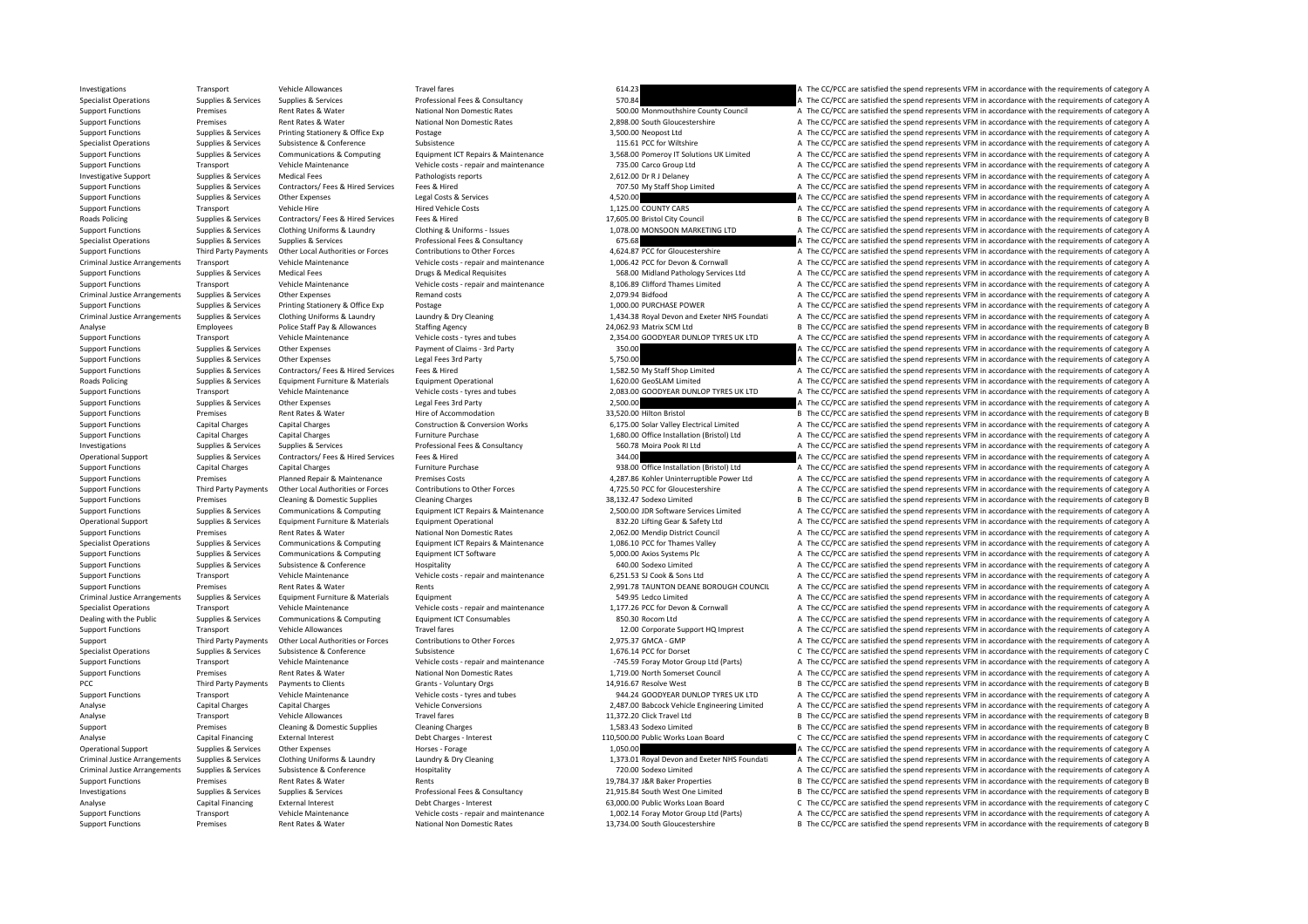Support Functions Premises Rent Rates & Water National Non Domestic Rates 1,448.00 Somerset West and Taunton Council A The CC/PCC are satisfied the spend represents VFM in accordance with the requirements of category A Support Functions Supplies & Services Communications & Computing Equipment ICT Hardware Purch 7,950.00 The Web Usability Partnership Ltd A The CC/PCC are satisfied the spend represents VFM in accordance with the requiremen Support Functions Transport Vehicle Maintenance Vehicle costs – tyres and tubes 1,431.90 GOODYEAR DUNLOP TYRES UK LTD A The CC/PCC are satisfied the spend represents VFM in accordance with the requirements of category A Investigative Support Supplies & Services Supplies & Services Support Support Support Support Support Support<br>
Support Europort European Support of the Company of the CONCE of the Support of the CONCE of the Support Functi Support Functions Premises Rent Rates & Water National Non Domestic Rates 508.00 South Somerset District Council A The CC/PCC are satisfied the spend represents VFM in accordance with the requirements of category A Support Functions Premises Unplanned Repair & Maintenance Responsive Maint - Electrical and a second and a second and the CC/PCC are satisfied the spend represents VFM in accordance with the requirements of category A Dealing with the Public Supplies & Services Equipment Furniture & Materials Equipment Operational Equipment Operational 4,069.55 Rocom Ltd A The CC/PCC are satisfied the spend represents VFM in accordance with the requirem Support Functions Supplies & Services Communications & Computing For Form Functions Equipment ICT Consumables 936.28 CPC A The CC/PCC are satisfied the spend represents VFM in accordance with the requirements of category A Support Functions Premises Planned Repair & Maintenance Servicing - Fire Alarm 6,816.00 STATIC SYSTEMS GROUP PLC A The CC/PCC are satisfied the spend represents VFM in accordance with the requirements of category A Support Functions Transport Transport Transport Wehicle costs - Non-refundable Licences/Reg 610.00 Corporate Support HQ Imprest A The CC/PCC are satisfied the spend represents VFM in accordance with the requirements of cat Criminal Justice Arrangements Supplies & Services Other Expenses Remand costs Remand costs 512.33 Bidfood 512.33 Bidfood A The CC/PCC are satisfied the spend represents VFM in accordance with the requirements of category A Support Functions Premises Rent Rates & Water National Non Domestic Rates 2,003.00 Somerset West and Taunton Council A The CC/PCC are satisfied the spend represents VFM in accordance with the requirements of category A Support Functions Transport Vehicle Maintenance Vehicle Costs - repair and maintenance S25.78 Foray Motor Group Ltd (Parts) A The CC/PCC are satisfied the spend represents VFM in accordance with the requirements of categor Criminal Justice Arrangements Supplies & Services Medical Fees Doctors - call out fees Doctors - call out fees Doctors - call out fees 9,948.00 G4S Forensic & Medical Services Ltd A The CC/PCC are satisfied the spend repre Support Functions Premises Rent Rates & Water National Non Domestic Rates 72,072.00 North Somerset Council C The CC/PCC are satisfied the spend represents VFM in accordance with the requirements of category C Support Functions Supplies & Services Communications & Computing Equipment ICT Repairs & Maintenance 1,363.15 Rocom Ltd A The CC/PCC are satisfied the spend represents VFM in accordance with the requirements of category A Analyse Capital Charges Capital Charges Capital Charges Vehicle Conversions 9,217.86 Ford Motor Company Limited B The CC/PCC are satisfied the spend represents VFM in accordance with the requirements of category B Operational Support Supplies & Services Other Expenses Courses Fees Courses Fees 2,625.00 PCC for Surrey A The CC/PCC are satisfied the spend represents VFM in accordance with the requirements of category A Support Functions Supplies & Services Equipment Furniture & Materials Equipment Operational Equipment Operational 2,537.04 GMK Ltd A The CC/PCC are satisfied the spend represents VFM in accordance with the requirements of Support Functions Premises Cleaning & Domestic Supplies Cleaning Charges Cleaning Charges Cleaning Charges Cleaning Charges -843.97 Sodexo Limited -843.97 Sodexo Limited -8 A The CC/PCC are satisfied the spend represents V Support Functions Premises Rent Rates & Water National Non Domestic Rates 725.58 Somerset West and Taunton Council A The CC/PCC are satisfied the spend represents VFM in accordance with the requirements of category A Support Functions Supplies & Services Subsistence & Conference Hospitality Hospitality 910.00 Sodexo Limited A The CC/PCC are satisfied the spend represents VFM in accordance with the requirements of category A Investigations Supplies & Services Contractors/ Fees & Hired Services Fees & Hired Hired Services Fees & Hired Services Fees & Hired Services Fees & Hired Services Pees & Hired Services (UK) Lt A The CC/PCC are satisfied t Investigations Supplies & Services Contractors/Fees & Hired Services Fees & Hired Hired Professional Fees & Hired Professional Fees & Consultancy and A484.00 Securitas Security Services Supplies & Services Supplies & Servi A The CC/PCC are satisfied the spend represents VFM in accordance with the requirements of category A Analyse Transport Vehicle Allowances Travel fares Travel fares and the spend of the CC/PCC are satisfied the spend represents VFM in accordance with the requirements of category A Support Functions Premises Cleaning & Domestic Supplies Cleaning Charges 21,756.75 Sodexo Limited B The CC/PCC are satisfied the spend represents VFM in accordance with the requirements of category B Support Functions Transport Vehicle Maintenance Vehicle costs – tyres and tubes 965.90 SUPPORTERES VALLOP TYRES UK LTD A The CC/PCC are satisfied the spend represents VFM in accordance with the requirements of category A T Investigative Support Supplies & Services Supplies & Services Forensic Science Services Forensic Science Services 638.00 Orchid Cellmark Ltd A The CC/PCC are satisfied the spend represents VFM in accordance with the requir Support Premises Cleaning & Domestic Supplies Cleaning Charges Cleaning Charges 2014 1,526.42 Sodexo Limited B The CC/PCC are satisfied the spend represents VFM in accordance with the requirements of category B Support Functions Supplies & Services Equipment Eurniture & Materials Equipment Equipment Equipment and Support a Support and A The CC/PCC are satisfied the spend represents VFM in accordance with the requirements of categ Specialist Operations Third Party Payments Other Local Authorities or Forces Contributions to Other Forces 4,718.19 PCC for Gloucestershire A The CC/PCC are satisfied the spend represents VFM in accordance with the requirements of category A Employees Police Pay & Allowances Police Chief Inspector - Pay, NI, Pension 6,640.14 PCC for Wiltshire A The CC/PCC are satisfied the spend represents VFM in accordance with the requirements of category A Support Functions Supplies & Services Contractors/ Fees & Hired Services Fees & Hired Fees & Hired Services Fees & Hired Professional Fees & Consultancy 1982-22 Hays Specialist Recruitment Ltd A The CC/PCC are satisfied th Sunnites & Services Sunnites & Services Sunnites & Services Sunnites & Services Consultancy Professional Fees & Consultancy 6.301.47 The Convright licensing Agency Itd A The CC/PCC are satisfied the spend represents VFM in Support Functions Transport Vehicle Maintenance Vehicle costs – fuel Vehicle costs – fuel 34,049.51 Arval UK Ltd B The CC/PCC are satisfied the spend represents VFM in accordance with the requirements of category B Support Functions Supplies & Services Communications & Computing Equipment ICT 2,000.00 Telefonica UK Limited A The CC/PCC are satisfied the spend represents VFM in accordance with the requirements of category A Local Policing Capital Charges Capital Charges Capital Charges Capital Charges ICT Equipment Purchase 1,605.68 SOFTWARE BOX LTD A The CC/PCC are satisfied the spend represents VFM in accordance with the requirements of cat Support Functions Transport Vehicle Maintenance Vehicle costs - repair and maintenance 591.40 Bristol Auto Electrical Ltd A The CC/PCC are satisfied the spend represents VFM in accordance with the requirements of category Investigations Supplies & Services Subsistence & Conference Conference Conference & Meeting Expenses 2,533.00 Primary Care Commissioning CIC A The CC/PCC are satisfied the spend represents VFM in accordance with the requir Operational Support Supplies & Services Other Expenses Vet Fees & Supplies Vet Fees & Supplies 2,812.99 Golden Valley Veterinary Hospital A The CC/PCC are satisfied the spend represents VFM in accordance with the requireme Capital Charges Construction & Conversion Works 1,995.00 Solar Valley Electrical Limited A The CC/PCC are satisfied the spend represents VFM in accordance with the requirements of category A Investigative Sunnort Sunnies & Services Sunnies & Services Sunnies & Services Forensic Science Services Forensic Science Services (Face of the COPCC are satisfied the spend represents VFM in accordance with the requiremen Support Functions Transport Vehicle Maintenance Vehicle costs - repair and maintenance 638.35 Bristol PartsPlus A The CC/PCC are satisfied the spend represents VFM in accordance with the requirements of category A Roads Policing Capital Charges Capital Charges Capital Charges Construction & Conversion Fees 1,056.00 Ridge & Partners LLP A The CC/PCC are satisfied the spend represents VFM in accordance with the requirements of categor Third Party Payments Third Party Payments Contribution Contribution 11,696.50 TREBLE 5 TREBLE 1 LTD B The CC/PCC are satisfied the spend represents VFM in accordance with the requirements of category B Support Functions Supplies & Services Equipment Furniture & Materials Equipment A The Corporate Support HQ Imprest A The CC/PCC are satisfied the spend represents VFM in accordance with the requirements of category A Support Functions Transport Vehicle Maintenance Vehicle costs - repair and maintenance 580.79 DRIVE VAUXHALL A The CC/PCC are satisfied the spend represents VFM in accordance with the requirements of category A Support Functions Supplies & Services Printing Stationery & Office Exp Postage Printing Stationery & Office Exp Postage 9 Postage 9 Postage 9 Postage 9 Postage 9 Postage 9 Postage 9 Postage 9 Postage 9 Postage 9 Postage 9 Support Functions Supplies & Services Supplies & Services Forensic Science Services Forensic Science Services 650.00 Alere Toxicology PLC A The CC/PCC are satisfied the spend represents VFM in accordance with the requireme Specialist Operations Supplies & Services Equipment Furniture & Materials Equipment 1,482.35 Tangible Benefit Limited A The CC/PCC are satisfied the spend represents VFM in accordance with the requirements of category A Support Functions Premises Rent Rates & Water Rents Rents Rents Rents Rents Rents Rents Rents Rents Rents Rents Rents Rents Rents Rents Rents Rents Rents Rents Rents Rents Rents Rents Rents Rents Rents Rents Rents Rents Re Investigative Sunnort Sunnies & Services Sunnies & Services Sunnies & Services Forensic Science Services Forensic Science Services and the CAPCC are satisfied the spend represents VFM in accordance with the requirements of Support Functions Employees Police Staff Pay & Allowances Staffing Agency 1,359.22 Hays Specialist Recruitment Ltd A The CC/PCC are satisfied the spend represents VFM in accordance with the requirements of category A Support Functions Premises Rent Rates & Water National Non Domestic Rates 13,734.00 South Gloucestershire B The CC/PCC are satisfied the spend represents VFM in accordance with the requirements of category B Support Functions Employees Indirect Employee Expenses Advertising for Staff 628.65 Hays Specialist Recruitment Ltd A The CC/PCC are satisfied the spend represents VFM in accordance with the requirements of category A Roads Policing Supplies & Services Communications & Computing Equipment ICT Consumables 21.99 Corporate Support HQ Imprest A The CC/PCC are satisfied the spend represents VFM in accordance with the requirements of category Support Functions Transport Vehicle Maintenance Vehicle costs – fuel Vehicle costs – fuel 31,255.20 Arval UK Ltd B The CC/PCC are satisfied the spend represents VFM in accordance with the requirements of category B Support Functions Transport Vehicle Maintenance Vehicle costs - repair and maintenance 5,383.14 Clifford Thames Limited A The CC/PCC are satisfied the spend represents VFM in accordance with the requirements of category A Specialist Operations Supplies & Services Communications & Computing Telephone Calls 510.00 Vodafone Corporate Limited A The CC/PCC are satisfied the spend represents VFM in accordance with the requirements of category A Support Functions Supplies & Services Communications & Computing Equipment ICT Software Equipment ICT Software 500.00 National Cyber Security Centre A The CC/PCC are satisfied the spend represents VFM in accordance with th Support Functions Transport Vehicle Maintenance Vehicle costs ‐ repair and maintenance 1,521.68 SJ Cook & Sons Ltd A The CC/PCC are satisfied the spend represents VFM in accordance with the requirements of category A Criminal Justice Arrangements Supplies & Services Other Expenses Remand costs Remand costs Remand costs Remand costs Remand costs a The CC/PCC are satisfied the spend represents VFM in accordance with the requirements of c Specialist Operations Employees Police Pay & Allowances Police Inspector - Pay, NI, Pension 6,160.05 PCC for Wiltshire A The CC/PCC are satisfied the spend represents VFM in accordance with the requirements of category A Criminal Justice Arrangements Supplies & Services Other Expenses Memand costs Remand costs 1,080.00 Charles Fellows Supplies Ltd - NPPH A The CC/PCC are satisfied the spend represents VFM in accordance with the requirement A The CC/PCC are satisfied the spend represents VFM in accordance with the requirements of category A Supplier & Services Communications & Computing Foujoment ICT Repairs & Maintenance 3.424.58 Microsoft Itd A The CC/PCC are satisfied the spend represents VFM in accordance with the requirements of category A Support Functions Supplies & Services Contractors/ Fees & Hired Services Fees & Hired 4,677.50 My Staff Shop Limited A The CC/PCC are satisfied the spend represents VFM in accordance with the requirements of category A Roads Policing Supplies & Services Contractors/ Fees & Hired Services Fees & Hired Services Fees & Hired Services Fees & Hired Services Fees & Hired Services Fees & Hired Services Services Fees & Hired Services Services Se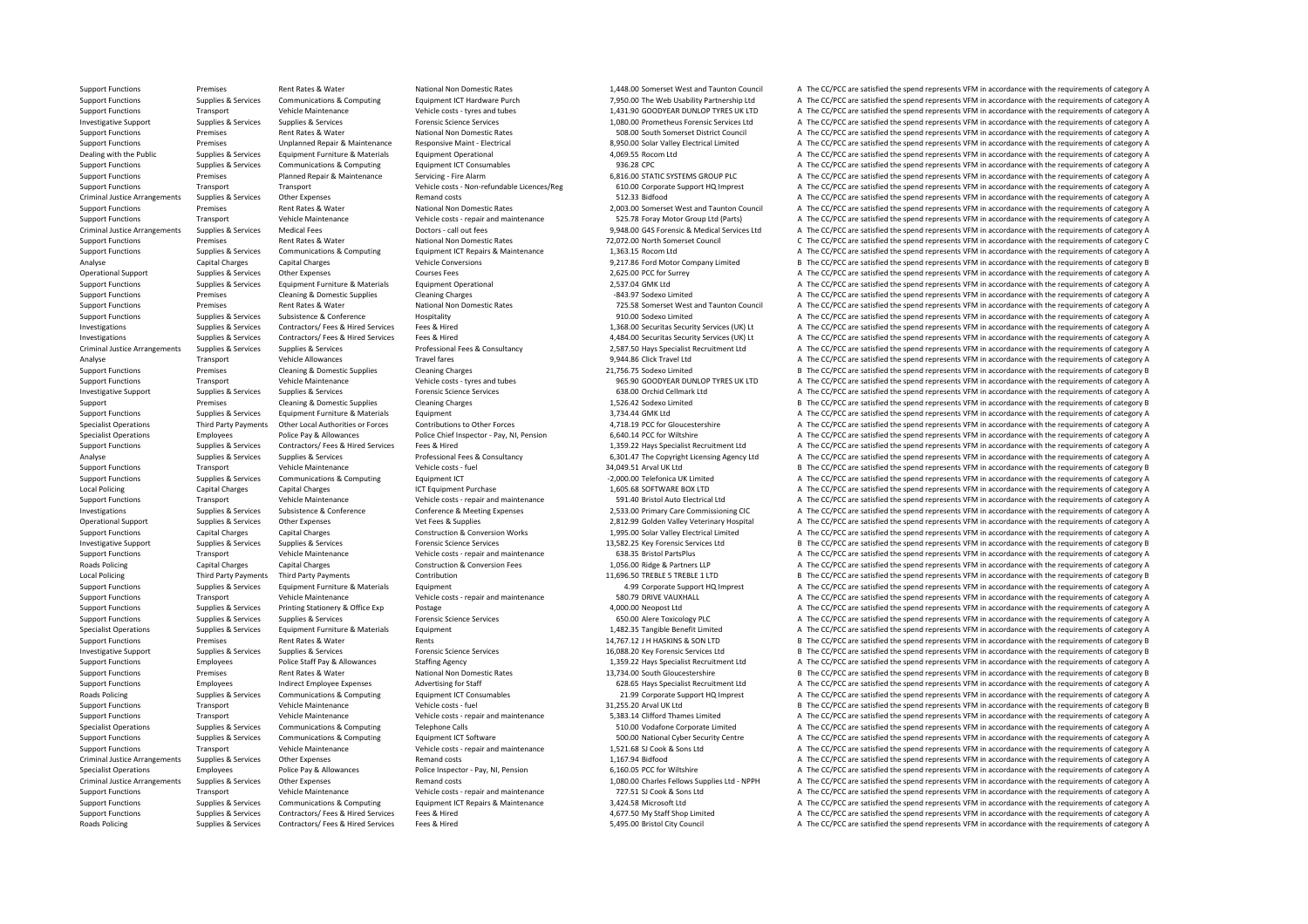Roads Policing Premises Planned Repair & Maintenance Servicing - Electrical 1,729.37 Kohler Uninterruptible Power Ltd A The CC/PCC are satisfied the spend represents VFM in accordance with the requirements of category A Support Functions Premises Unplanned Repair & Maintenance Vandalism ‐ Forced Entry 1,048.00 Boing Rapid Secure Ltd A The CC/PCC are satisfied the spend represents VFM in accordance with the requirements of category A Support Functions Capital Charges Capital Charges Capital Charges Capital Charges Capital Charges Construction & Conversion Fees 570.00 Atkins Ltd A The CC/PCC are satisfied the spend represents VFM in accordance with the Support Capital Charges Capital Charges Capital Charges Capital Charges Other Plant & Equipment Other Plant & Equipment 7,440.00 Cleartone Telecoms Ltd A The CC/PCC are satisfied the spend represents VFM in accordance with Specialist Operations of category A The CC/PCC are satisfied the spend represents VFM in accordance with the requirements of category A Investigative Support Supplies & Services Supplies & Services Forensic Science Services Forensic Science Services 1,484.80 Orchid Cellmark Ltd A The CC/PCC are satisfied the spend represents VFM in accordance with the requ Local Policing Capital Charges Capital Charges 2,775.00 Qlik Tech UK Limited A The CC/PCC are satisfied the spend represents VFM in accordance with the requirements of category A Support Functions Third Party Payments Other Iocal Authorities or Forces Contributions to Other Forces Contributions to Other Forces 4.788.76 PCC for Gloucestershire A The CC/PCC are satisfied the spend represents VFM in a Supplies & Supplies & Services Subsistence & Conference Accommodation Accommodation A TO 1913.75 ABQ Leisure Ltd T/A Trouville Hotel A The CC/PCC are satisfied the soend represents VFM in accordance with the requirements o Specialist Operations Supplies & Services Communications & Computing Telephone Calls 1,347.75 Telefonica UK Limited A The CC/PCC are satisfied the spend represents VFM in accordance with the requirements of category A Criminal Justice Arrangements Supplies & Services Medical Fees Doctors - call out fees Doctors - call out fees<br>Supplies & Supplies & Supplies & Computications & Computing Follometh ICT Renairs & Maintenance 2017 45 Supplie Sunnort Eunctions Sunnline & Services Communications & Communications & Communications & Communications & Communications & Communications For Forming For Europeans Communications (Communications Forming Forming Forming For Support Functions Premises Rent Rates & Water National Non Domestic Rates 11,088.00 Somerset West and Taunton Council B The CC/PCC are satisfied the spend represents VFM in accordance with the requirements of category B Analyse Transport Vehicle Allowances Travel fares Travel fares and the CARC Travel Ltd A The CC/PCC are satisfied the spend represents VFM in accordance with the requirements of category A Support Functions Transport Vehicle Maintenance Vehicle costs – fuel vehicle costs – fuel 103.89 Corporate Support Patchway Imprest A The CC/PCC are satisfied the spend represents VFM in accordance with the requirements of Specialist Operations Supplies & Services Contractors/ Fees & Hired Services Fees & Hired 5,255.54 Bristol City Council A The CC/PCC are satisfied the spend represents VFM in accordance with the requirements of category A Support Functions Supplies & Services Equipment Furniture & Materials Equipment Operational Equipment Operational 1,377.50 GMK Ltd A The CC/PCC are satisfied the spend represents VFM in accordance with the requirements of Support Functions Premises Rent Rates & Water National Non Domestic Rates 46,368.00 South Gloucestershire B The CC/PCC are satisfied the spend represents VFM in accordance with the requirements of category B Roads Policing Supplies & Services Contractors/ Fees & Hired Services Fees & Hired 12,600.00 Bristol City Council B The CC/PCC are satisfied the spend represents VFM in accordance with the requirements of category B Roads Policing Supplies & Services Contractors/ Fees & Hired Services Fees & Hired Hired 16,698.00 Bristol City Council Supplies and the CC/PCC are satisfied the spend represents VFM in accordance with the requirements of A The CC/PCC are satisfied the spend represents VFM in accordance with the requirements of category A Support Functions Employees Indirect Employee Expenses Direct Medical Intervention 7,573.76 Health Assured Limited A The CC/PCC are satisfied the spend represents VFM in accordance with the requirements of category A Investigations Cumplies & Services Sunnlies & Services Sunnlies & Services Professional Fees & Consultancy Professional Fees & Consultancy 169700 HM Courts & Tribunal Service A The CC/PCC are satisfied the spend represents Support Functions Transport Vehicle Workshops/Maintenance Vehicle Workshop Support Calibration & Consultancy Services A The CC/PCC are satisfied the spend represents VFM in accordance with the requirements of category A Su Employees Police Staff Pay & Allowances Staffing Agency Staff Pay Specialist Recruitment Ltd A The CC/PCC are satisfied the spend represents VFM in accordance with the requirements of category A Support Functions Supplies & Services Other Expenses Legal Costs & Services 1,845.00 A The CC/PCC are satisfied the spend represents VFM in accordance with the requirements of category A Support Functions Supplies & Services Equipment Eurniture & Materials Equipment Equipment Equipment a The CONTENDON & SON LTD A The CC/PCC are satisfied the spend represents VFM in accordance with the requirements of categ Support Functions Premises Rent Rates Rent Rates Rent Rates National Non Domestic Rates 706.00 Somerset West and Taunton Council A The CC/PCC are satisfied the spend represents VFM in accordance with the requirements of ca B The CC/PCC are satisfied the spend represents VFM in accordance with the requirements of category B Support Functions Supplies & Services Printing Stationery & Office Exp Advertising (not recruitment) 2,377.98 Hays Specialist Recruitment Ltd A The CC/PCC are satisfied the spend represents VFM in accordance with the requi Sunning Sunning Sunning & Services Sunning & Services Sunning & Services Professional Epes & Consultancy and a COMPO 360.00 Comparate Sunnort HO Imprest A The CC/PCC are satisfied the spend represents VEM in accordance wit Support Functions Premises Premises Rent Rates & Water National Non Domestic Rates National Non Domestic Rates 1,510.00 South Gloucestershire A The CC/PCC are satisfied the spend represents VFM in accordance with the requi A The CC/PCC are satisfied the spend represents VFM in accordance with the requirements of category A Support Functions Supplies & Services Communications & Computing Equipment ICT 844.36 Telefonica UK Ltd A The CC/PCC are satisfied the spend represents VFM in accordance with the requirements of category A Support Functions Premises Planned Repair & Maintenance Premises Costs 533.00 Commercial Transfer Limited A The CC/PCC are satisfied the spend represents VFM in accordance with the requirements of category A PCC Third Party Payments Payments to Clients Grants - Voluntary Orgs Grants - Voluntary Orgs 27,305.83 Victim Support B The CC/PCC are satisfied the spend represents VFM in accordance with the requirements of category B Support Functions Supplies & Services Communications & Computing Equipment ICT 17,056.90 Telefonica UK Limited B The CC/PCC are satisfied the spend represents VFM in accordance with the requirements of category B Analyse Capital Charges Capital Charges Capital Charges Capital Charges ICT Equipment Purchase 1,604.00 Vodafone Corporate Limited A The CC/PCC are satisfied the spend represents VFM in accordance with the requirements of Support Functions Transport Vehicle Maintenance Vehicle costs – repair and maintenance 1,556.24 SJ Cook & Sons Ltd A The CC/PCC are satisfied the spend represents VFM in accordance with the requirements of category A Investigative Support Supplies & Services Other Expenses Courses Fees Courses Fees 2,400.00 Drug Expert Witness & A The CC/PCC are satisfied the spend represents VFM in accordance with the requirements of category A Specialist Operations Supplies & Services Contractors/ Fees & Hired Services Fees & Hired Services Fees & Hired Services Fees & Hired 550.00 Specialist Operation A The CC/PCC are satisfied the spend represents VFM in accor Employees Police Pay & Allowances Police Inspector - Pay, NI, Pension 4,715.93 PCC for Wiltshire A The CC/PCC are satisfied the spend represents VFM in accordance with the requirements of category A Support Functions Supplies & Services Communications & Computing For Formunications Computing Formunications & Computing Formunications & Computing Formunications and Formunications and Formunications and Formunications of Support Functions Transport Vehicle Maintenance Vehicle costs - repair and maintenance 4,000.00 MOBILE WINDSCREENS LTD A The CC/PCC are satisfied the spend represents VFM in accordance with the requirements of category A Support Functions Supplies & Services Communications & Computing Equipment ICT Repairs & Maintenance 11,284.93 Kofax UK Ltd B The CC/PCC are satisfied the spend represents VFM in accordance with the requirements of categor Support Functions Premises Energy Costs Electricity Electricity Electricity (2,129.55 EDF ENERGY 1 LIMITED A The CC/PCC are satisfied the spend represents VFM in accordance with the requirements of category A Criminal Justice Arrangements Supplies & Services Other Expenses Remand costs Remand costs 975.00 First West of England Ltd A The CC/PCC are satisfied the spend represents VFM in accordance with the requirements of categor Support Functions Supplies & Services Equipment Furniture Materials Loose Furniture 1,710.00 BOF Group Ltd A The CC/PCC are satisfied the spend represents VFM in accordance with the requirements of category A Roads Policing Supplies Services Contractors/ Fees & Hired Services Fees & Hired 36,925.00 Bristol City Council 36,927,00 Bristol City Council B The CC/PCC are satisfied the spend represents VFM in accordance with the requ Analyse Supplies & Services Catering Catering Catering Catering Catering Catering Catering Catering Catering Catering Catering Catering 284.01 Corporate Support HQ Imprest A The CC/PCC are satisfied the spend represents VF Investigative Support Supplies & Services Supplies & Services Forensic Science Services and a The CC/PCC are satisfied the spend represents VFM in accordance with the requirements of category A Specialist Operations Employees Police Pay & Allowances Police Chief Inspector - Pay, NJ, Pension 13,059.44 PCC for Willshire COVEC are satisfied the spend represents VFM in accordance with the requirements of category C<br>S Support Functions Premises Planned Repair & Maintenance Security 14,039.00 Avon Armour Limited B The CC/PCC are satisfied the spend represents VFM in accordance with the requirements of category B Specialist Operations Transport Vehicle Allowances Travel fares Travel fares Travel fares Travel fares Travel fares S8.75 PCC for Wiltshire C The CC/PCC are satisfied the spend represents VFM in accordance with the require Support Functions Supplies & Services Communications & Computing Equipment ICT Hardware Purch 685.75 CPC A The CC/PCC are satisfied the spend represents VFM in accordance with the requirements of category A The CC/PCC are Operational Support Supplies & Services Supplies & Services Professional Fees & Consultancy 1,058.00 Red Panda Thinking Limited A The CC/PCC are satisfied the spend represents VFM in accordance with the requirements of cat Investigative Support Supplies & Services Supplies & Services Forensic Science Services Forensic Science Services Company Services 2,555.81 Key Forensic Services Ltd A The CC/PCC are satisfied the spend represents VFM in a Support Functions Transport Vehicle Allowances Travel fares Travel fares Travel fares 100.00 Corporate Support HQ Imprest A The CC/PCC are satisfied the spend represents VFM in accordance with the requirements of category Investigations Supplies & Services Supplies & Services Supplies & Services Professional Fees & Consultancy Professional Fees & Consultancy 3.240.00 MEWA LLP/IMedical Expert Witness A The CC/PCC are satisfied the spend repr Criminal Justice Arrangements Premises Rent Rates & Water National Non Domestic Rates 1,043.00 Bath & North East Somerset A The CC/PCC are satisfied the spend represents VFM in accordance with the requirements of category Criminal Justice Arrangements Supplies & Services Supplies & Services Professional Fees & Consultancy 2,070.00 Hays Specialist Recruitment Ltd A The CC/PCC are satisfied the spend represents VFM in accordance with the requ Specialist Operations Supplies & Services Other Expenses Courses Fees Courses Fees 900.00 PCC for Thames Valley A The CC/PCC are satisfied the spend represents VFM in accordance with the requirements of category A Roads Policing Supplies & Supplies & Services Equipment Furniture & Materials Equipment Repairs & Maintenance 49,875.00 JENOPTIK Traffic Solutions UK Ltd B The CC/PCC are satisfied the spend represents VFM in accordance wi Operational Support Supplies & Services Catering Catering Catering Catering Catering Catering Catering Catering Catering Catering Catering Support A The CC/PCC are satisfied the spend represents VFM in accordance with the Criminal Justice Arrangements Supplies & Services Subsistence & Conference Conference Conference Conference Conference Conference Conference Conference Conference Conference Conference Conference Conference Conference Conf A The CC/PCC are satisfied the spend represents VFM in accordance with the requirements of category A Support Functions Transport Vehicle Maintenance Vehicle costs – tyres and tubes 2,342.00 GOODYEAR DUNLOP TYRES UK LTD A The CC/PCC are satisfied the spend represents VFM in accordance with the requirements of category A Support Functions Premises Cleaning & Domestic Supplies Cleaning Charges Cleaning Charges Cleaning Charges Cleaning Charges A The CC/PCC are satisfied the spend represents VFM in accordance with the requirements of categor Support Functions Transport Vehicle Maintenance Vehicle costs ‐ repair and maintenance 1,167.24 BMW (UK) Ltd A The CC/PCC are satisfied the spend represents VFM in accordance with the requirements of category A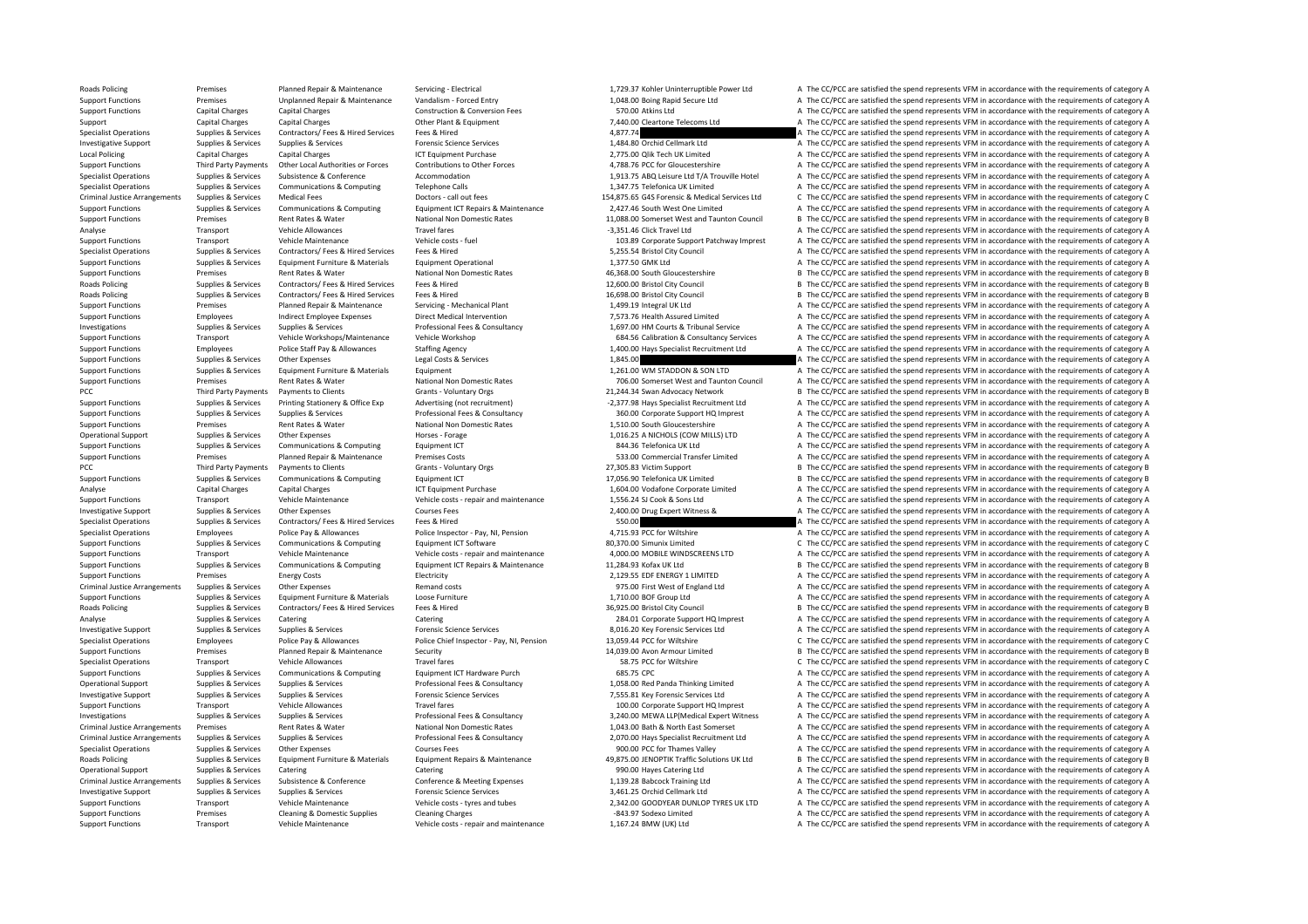Specialist Operations Transport Vehicle Allowances Travel fares Travel fares Travel fares and the compare and the compare a The CC/PCC are satisfied the spend represents VFM in accordance with the requirements of category Local Policing Supplies & Services Equipment Furniture & Materials Equipment Equipment SALE Duffell Ltd A The CC/PCC are satisfied the spend represents VFM in accordance with the requirements of category A Support Functions Premises Rent Rates & Water National Non Domestic Rates 77,112.00 Sedgemoor District Council C The CC/PCC are satisfied the spend represents VFM in accordance with the requirements of category C Support F Support Functions Supplies & Services Equipment Furniture & Materials Equipment Operational Equipment Operational 712.56 GMK Ltd A SceneSafe A The CC/PCC are satisfied the spend represents VFM in accordance with the requir on a structure of the structure of the structure of the structure of the structure of the structure of the structure of the structure of the structure of the structure of the structure of the structure of the structure of Roads Policing Supplies & Services Contractors/ Fees & Hired Services Fees & Hired 23,429.00 Bristol City Council 28,429.00 Bristol City Council B The CC/PCC are satisfied the spend represents VFM in accordance with the re Investigations Supplies & Services Contractors/ Fees & Hired Services Fees & Hired The CHOCOD Securitas Security Services (UK) Lt A The CC/PCC are satisfied the spend represents VFM in accordance with the requirements of c Roads Policing Supplies & Services Printing Stationery & Office Exp Stationery Stationery 1,418.00 Tele‐Traffic (UK) Limited A The CC/PCC are satisfied the spend represents VFM in accordance with the requirements of catego Support Functions Transport Vehicle Maintenance Vehicle costs ‐ repair and maintenance 825.00 DRIVE VAUXHALL A The CC/PCC are satisfied the spend represents VFM in accordance with the requirements of category A Support Functions Transport Vehicle Maintenance Vehicle Costs ‐ repair and maintenance vehicle costs ‐ repair and maintenance vehicle costs ‐ repair and maintenance vehicle costs • repair and maintenance vehicle COST in th Support Functions Supplies & Services Clothing Uniforms & Laundry Clothing & Uniforms - non-stock 1,060.00 MONSOON MARKETING LTD A The CC/PCC are satisfied the spend represents VFM in accordance with the requirements of ca Support Functions Premises Cleaning & Domestic Supplies Cleaning Charges Cleaning Charges Charges Charges Charges Charges Charges Charges Charges Charges Charges Charges Charges Charges States and a The CC/PCC are satisfie Transport Vehicle Allowances Travel fares Travel fares 15,720.75 Click Travel Ltd B The CC/PCC are satisfied the spend represents VFM in accordance with the requirements of category B The CONTECT CHE CONTECT CHE CONTECT CH Support Functions Supplies & Services Communications & Computing Fquipment ICT 113,882.17 BRITISH TELECOMMUNICATIONS PLC C The CC/PCC are satisfied the spend represents VFM in accordance with the requirements of category C Support Functions Transport Vehicle Workshops/Maintenance Vehicle Workshop 680.82 Calibration & Consultancy Services A The CC/PCC are satisfied the spend represents VFM in accordance with the requirements of category A Specialist Operations Employees Police Staff Pay & Allowances Police Staff - Pay, Overtime, NI, Pension 68,837.65 PCC for Dorset C The CC/PCC are satisfied the spend represents VFM in accordance with the requirements of ca Support Functions Transport Vehicle Maintenance Vehicle costs – fuel 32,073.94 Arval UK Ltd B The CC/PCC are satisfied the spend represents VFM in accordance with the requirements of category B Analyse Third Party Payments Third Party Payments Contribution Contribution Contribution and a SA81.45 North Somerset Council A The CC/PCC are satisfied the spend represents VFM in accordance with the requirements of categ Support Functions Transport Vehicle Maintenance Vehicle costs ‐ repair and maintenance 980.00 GOODYEAR DUNLOP TYRES UK LTD A The CC/PCC are satisfied the spend represents VFM in accordance with the requirements of category Specialist Operations Employees Police Pay & Allowances Police Inspector -Pay, 10%, NI, Pension, Housing 6,538.28 PCC for Wiltshire and Ame CC/PCC are satisfied the spend represents VFM in accordance with the requirements  $C$  The CC/PCC are satisfied the spend represents VFM in accordance with the requirements of category C Support Functions Premises Cleaning & Domestic Supplies Cleaning Charges Cleaning Charges 16,735.54 Sodexo Limited B The CC/PCC are satisfied the spend represents VFM in accordance with the requirements of category B Specialist Operations Premises Cleaning & Domestic Supplies Cleaning Charges Cleaning Charges 429.38 Sodexo Limited B The CC/PCC are satisfied the spend represents VFM in accordance with the requirements of category B Support Functions Supplies & Services Contractors/ Fees & Hired Services Fees & Hired Services Fees & Hired 500.50 Walker Fire UK Ltd A The CC/PCC are satisfied the spend represents VFM in accordance with the requirements Employees Police Staff Pay & Allowances Police Staff - Police Staff - Police Staff - Police Staff - Police Staff - Police Staff - Police Staff - Police Staff - Police Staff - Police Staff - Police Pension 294,397.00 Somers Support Functions Capital Charges Capital Charges Construction & Construction & Conversion Fees 3,750.00 ARTURUS ARCHITECTS A The CC/PCC are satisfied the spend represents VFM in accordance with the requirements of categor Specialist Operations Third Party Payments Other Local Authorities or Forces Contributions to Other Forces 4.871.05 PCC for Gloucestershire A The CC/PCC are satisfied the spend represents VFM in accordance with the require Support Employees Indirect Employee Expenses Refunds - Contributions and the Support Employee Expenses Refunds Contributions and the Support of the CC/PCC are satisfied the spend represents VFM in accordance with the requi .<br>The CC/PCC are satisfied the spend represents VFM in accordance with the requirements of category A Support Functions Supplies & Services Other Expenses Legal Costs & Services 537.00 A The CC/PCC are satisfied the spend represents VFM in accordance with the requirements of category A Support Functions Support Support Support Support of Communications & Communications & Communications & Communications & Communications Foundment ICT Repairs & Maintenance 5,997,00 IMT Itd t/a Vislink and The CC/PCC are sa Transport Vehicle Maintenance Vehicle Coints Chicle costs - repair and maintenance 664.36 Foray Motor Group Ltd (Parts) and Declet Criminal Justice Arrangements Supplies & Services Clothing Uniforms & Laundry Musical Laund A The CC/PCC are satisfied the spend represents VFM in accordance with the requirements of category A Analyse Supplies & Services Communications & Computing Equipment ICT Consumables 24.97 Corporate Support HQ Imprest A The CC/PCC are satisfied the spend represents VFM in accordance with the requirements of category A Supp Support Functions Supplies & Services Communications & Computing Faulument ICT 67,237,79 BT PLC 67,232.79 BT PLC C The CC/PCC are satisfied the spend represents VFM in accordance with the requirements of category C Investigations Supplies & Services Other Expenses Courses Fees Courses Fees 2,803.25 Karma Nirvana Limited A The CC/PCC are satisfied the spend represents VFM in accordance with the requirements of category A Support Funct Support Functions Premises Cleaning & Domestic Supplies Cleaning Charges Cleaning Charges Cleaning Charges Cleaning Charges Cleaning Charges Cleaning Charges and the spend represents of category A The CC/PCC are satisfied Support Functions Supplies & Services Grants & Subscriptions Subscriptions Subscriptions Subscriptions Subscriptions at the content of category A The CC/PCC are satisfied the spend represents VFM in accordance with the req Support Functions Capital Charges Capital Charges Furniture Purchase Furniture Purchase 4,861.20 Commercial Transfer Limited A The CC/PCC are satisfied the spend represents VFM in accordance with the requirements of catego Roads Policing Supplies & Services Printing Stationery & Office Exp Postage 2,778.24 2,778.24 A The CC/PCC are satisfied the spend represents VFM in accordance with the requirements of category A Support Functions Supplies & Services Contractors/ Fees & Hired Services Fees & Hired Services Fees & Hired Services Fees & Hired A The CC/PCC are satisfied the spend represents VFM in accordance with the requirements of c 1,981.65 Hays Specialist Recruitment Ltd A The CC/PCC are satisfied the spend represents VFM in accordance with the requirements of category A<br>9.076.30 RSG ENGINFERING LTD A The CC/PCC are satisfied the spend represents VF Support Functions Transport Vehicle Maintenance Vehicle costs – commissioning 9,076.30 RSG ENGINEERING LTD A The CC/PCC are satisfied the spend represents VFM in accordance with the requirements of category A Support Functions Supplies & Services Other Expenses Legal Fees 3rd Party 1997 and A 2,000.00 A 2,000.00 B The CC/PCC are satisfied the spend represents VFM in accordance with the requirements of category B Support Functions Premises Energy Costs Electricity Electricity Electricity Electricity Electricity Electricity Electricity and the Support Electricity and the Support The CC/PCC are satisfied the spend represents VFM in a Investigative Support Supplies & Services Supplies & Services Forensic Science Services Forensic Science Services Forensic Science Services -938.00 Orchid Cellmark Ltd A The CC/PCC are satisfied the spend represents VFM in Supplies & Services Supplies & Services Supplies & Services Supplies & Services Supplies & Services Supplies & Services Supplies & Services Supplies & Services Supplies & Services Supplies & Services Supplies & Services Su Roads Policing Supplies & Services Printing Stationery & Office Exp Postage Purch Printing Purch 2,541.97 a 2,541.97 A The CC/PCC are satisfied the spend represents VFM in accordance with the requirements of category A Sup Support Functions Supplies & Services Communications & Computing Equipment ICT Hardware Purch 11,430.00 Data Pro IT Ltd B The CC/PCC are satisfied the spend represents VFM in accordance with the requirements of category B Support Functions Capital Charges Capital Charges Vehicles Purchase Vehicles Purchase 34,088.27 Volvo Car UK Ltd B The CC/PCC are satisfied the spend represents VFM in accordance with the requirements of category B Investigations Supplies & Services Other Expenses Legal Costs & Services 904.00 A The CC/PCC are satisfied the spend represents VFM in accordance with the requirements of category A Supplies & Supplies & Services Contractors/Fees & Hired Expirements of category B and the CONSULTIONS ITD B The CONSULTION B The CONSULTION CONSULTIONS ITD B The CONSULTION CONSULTIONS ITD A The CONSULTION CONSULTION CONSU Analyse Supplies & Services Equipment Furniture & Materials Foujoment 628.68 ARGOS BUSINESS SOLUTIONS LTD A The CC/PCC are satisfied the spend represents VFM in accordance with the requirements of category A Support Functions Supplies & Services Equipment Furniture & Materials Equipment and the support and the security Ltd A The CC/PCC are satisfied the spend represents VFM in accordance with the requirements of category A Support Functions Supplies & Services Contractors/ Fees & Hired Services Fees & Hired Hired Hired Contents and Hired Contents and the CACC on the CACC are still the spend represents VFM in accordance with the requirements Support Functions Capital Charges Capital Charges Capital Charges Capital Charges Capital Charges Capital Charges Capital Charges Construction & Conversion Fees 5,407.50 Ridge & Partners LLP A The CC/PCC are satisfied the Support Functions Premises Rent Rates & Water National Non Domestic Rates 859.00 North Somerset Council A The CC/PCC are satisfied the spend represents VFM in accordance with the requirements of category A Operational Support Supplies & Services Other Expenses Courses Fees Courses Fees 1,200.00 Interspiro Ltd A The CC/PCC are satisfied the spend represents VFM in accordance with the requirements of category A Specialist Operations Premises Rent Rates & Water Rents 1,008.00 Bristol Airport A The CC/PCC are satisfied the spend represents VFM in accordance with the requirements of category A Roads Policing Supplies & Supplies & Services Equipment Furniture & Materials Equipment Repairs & Maintenance 31,069.00 Cleartone Telecoms Ltd B The CC/PCC are satisfied the spend represents VFM in accordance with the requ Support Functions Supplies & Services Other Expenses External Audit Fee 3,609.50 GRANT THORNTON UK LLP A The CC/PCC are satisfied the spend represents VFM in accordance with the requirements of category A Supplies & Services Equipment Furniture & Materials Equipment Repairs & Maintenance 1,195.00 Solar Valley Electrical Limited A The CC/PCC are satisfied the spend represents VFM in accordance with the requirements of catego Operational Support Supplies & Services Other Expenses Devel Expenses Dogs - Kennel Purchase & Maint 1.469.50 ST GILES KENNELS AND CATTERY A The CC/PCC are satisfied the spend represents VFM in accordance with the requirem Support Functions Transport Vehicle Maintenance Vehicle costs – fuel vehicle costs – fuel 4,060.40 Certas Energy UK Ltd A The CC/PCC are satisfied the spend represents VFM in accordance with the requirements of category A Criminal Justice Arrangements Third Party Payments Other Local Authorities or Forces Contributions to Other Forces and the SASSALO Devon & Somerset Fire & Rescue Auth A The CC/PCC are satisfied the spend represents VFM in Postage 3,158.54 3,158.54 A The CC/PCC are satisfied the spend represents VFM in accordance with the requirements of category A<br>Printing Stategory A The CC/PCC are satisfied the spend represents VFM in accordance with the Roads Policing Supplies & Services Printing Stationery & Office Exp Printing Printing 5,739.00 PSL Print Management Ltd A The CC/PCC are satisfied the spend represents VFM in accordance with the requirements of category A Support Functions Transport Vehicle Maintenance Vehicle costs – commissioning 3,040.36 Halls Electrical Ltd A The CC/PCC are satisfied the spend represents VFM in accordance with the requirements of category A Support Functions Premises Energy Costs Gas Gas Gas Functions Gas SO9.78 CORONA ENERGY RETAIL 4 LTD A The CC/PCC are satisfied the spend represents VFM in accordance with the requirements of category A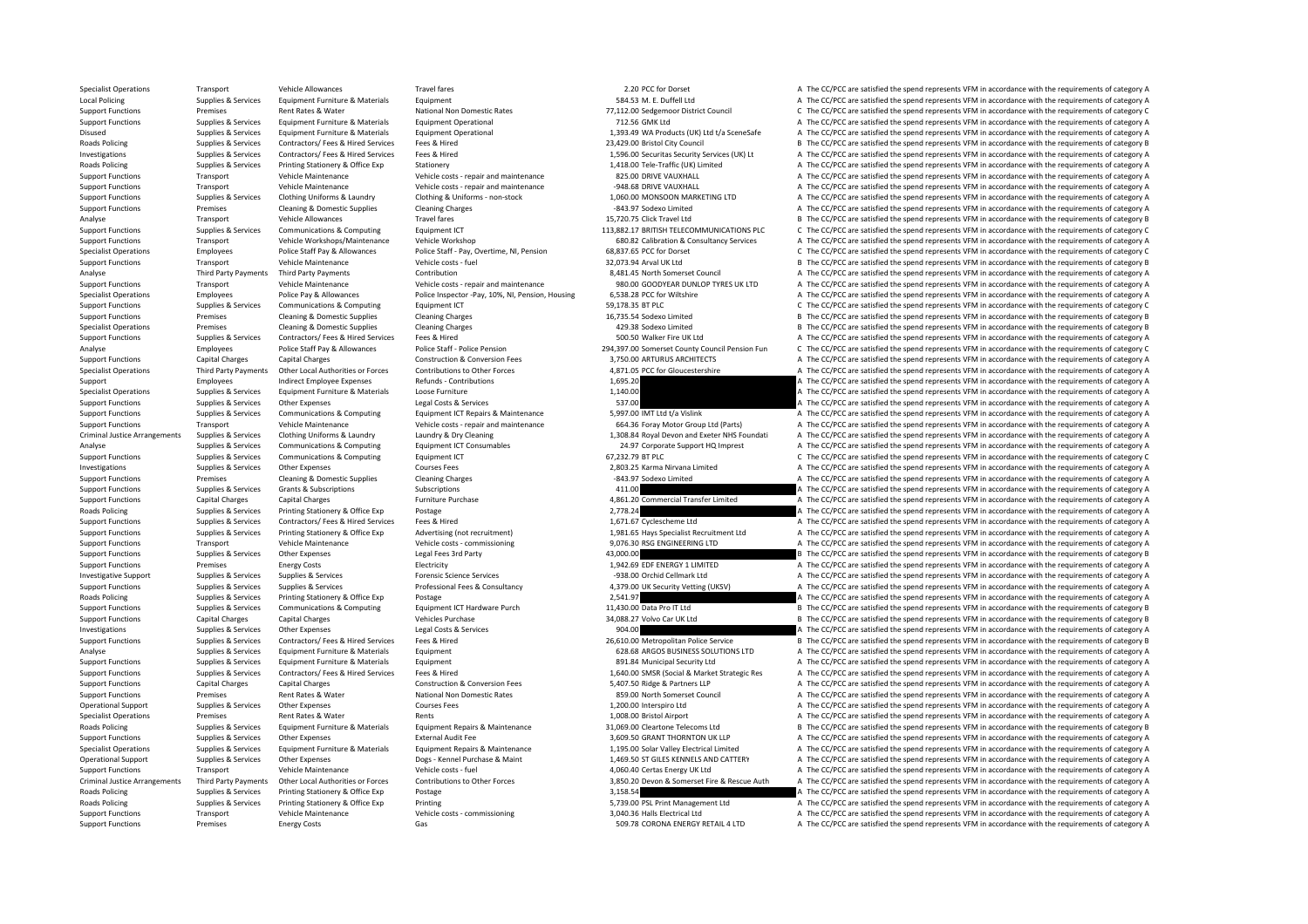Disused Third Party Payments Payments to Clients Grants - Voluntary Orgs Grants - Voluntary Orgs 9,412.00 Sedgemoor District Council A The CC/PCC are satisfied the spend represents VFM in accordance with the requirements o Criminal Justice Arrangements Premises Rent Rates & Water Rents Rents Rents 2,666.66 BATH & NORTH EAST SOMERSET COUNCIL A The CC/PCC are satisfied the spend represents VFM in accordance with the requirements of category A Specialist Operations Supplies & Services Subsistence & Conference Hospitality Hospitality and the service Hospitality and the COVEC are satisfied the spend represents VFM in accordance with the requirements of category A Support Functions Supplies & Services Communications & Computing Equipment ICT Equipment ICT Support Telefonica UK Limited A The CC/PCC are satisfied the spend represents VFM in accordance with the requirements of category Specialist Operations Supplies & Services Supplies & Services Forensic Science Services 472.33 Key Forensic Services Ltd A The CC/PCC are satisfied the spend represents VFM in accordance with the requirements of category A Support Functions Employees Police Staff Pay & Allowances Staffing Agency 1,359.22 Hays Specialist Recruitment Ltd A The CC/PCC are satisfied the spend represents VFM in accordance with the requirements of category A Support Functions Supplies & Services Other Expenses Courses Fees Courses Fees 6,000.00 Corporate Support HQ Imprest A The CC/PCC are satisfied the spend represents VFM in accordance with the requirements of category A Specialist Operations Supplies & Services Subsistence Subsistence Subsistence Subsistence Subsistence 245.26 PCC for Wiltshire A The CC/PCC are satisfied the spend represents VFM in accordance with the requirements of cate Support Functions Supplies & Services Other Expenses Courses Fees 2,495.00 PDP Companies A The CC/PCC are satisfied the spend represents VFM in accordance with the requirements of category A Investigative Support Supplies & Services Supplies & Services Forensic Science Services Forensic Science Services 6,786.61 Key Forensic Services Ltd A The CC/PCC are satisfied the spend represents VFM in accordance with th Criminal Justice Arrangements Supplies & Services Communications & Computing Equipment ICT Hardware Purch 1,892.45 Data-Path Office Network Services L A The CC/PCC are satisfied the spend represents VFM in accordance with Sunnort Eunctions Third Party Payments Other Incal Authorities or Forces Contributions to Other Forces 2736.38 PCC for Glourestershire A The CC/PCC are satisfied the spend represents VEM in accordance with the requirements Support Functions Employees Police Staff Pay & Allowances Staffing Agency Staffing Agency 1,400.00 Hays Specialist Recruitment Ltd A The CC/PCC are satisfied the spend represents VFM in accordance with the requirements of PCC Third Party Payments to Clients Grants Muntary Orgs 4,752.25 Somerset and Avon Rape and Sexual A The CC/PCC are satisfied the spend represents VFM in accordance with the requirements of category A Local Policing Supplies & Services Other Expenses Courses Fees Courses Fees 1,440.00 Sole Cycling Ltd A The CC/PCC are satisfied the spend represents VFM in accordance with the requirements of category A Support Functions Transport Vehicle Workshops/Maintenance Vehicle Materials 575.00 SAFETY‐KLEEN UK LTD A The CC/PCC are satisfied the spend represents VFM in accordance with the requirements of category A Criminal Justice Arrangements Premises Cleaning & Domestic Supplies Cleaning Charges Cleaning Charges 1,012.27 Sodexo Limited B The CC/PCC are satisfied the spend represents VFM in accordance with the requirements of categ Support Functions Premises Rent Rates & Water National Non Domestic Rates 1,448.00 Somerset West and Taunton Council A The CC/PCC are satisfied the spend represents VFM in accordance with the requirements of category A Operational Support Support Support Support Subsistence Support Subsistence Subsistence Support Patchway Imprest A The CC/PCC are satisfied the spend represents VFM in accordance with the requirements of category A Operational Support Supplies & Services Medical Fees Drugs & Medical Requisites Drugs & Medical Requisites 1,148.00 Prometheus Medical Ltd A The CC/PCC are satisfied the spend represents VFM in accordance with the requirem Frontier and the particle and the particle and the particle and the particle and the particle and the content of category A The CONS of the CONS of the CONS of the CONS of the CONS of the CONS of the CONS of the CONS of th Support Functions Supplies & Services Contractors/ Fees & Hired Services Fees & Hired The My Staff Shop Limited A The CC/PCC are satisfied the spend represents VFM in accordance with the requirements of category A Specialist Operations Supplies & Services Subsistence Subsistence Subsistence Subsistence Subsistence Subsistence Subsistence Subsistence Subsistence Subsistence Subsistence Subsistence Subsistence Subsistence Subsistence Investigative Support Supplies & Services Supplies & Services Forensic Science Services Forensic Science Services Forensic Science Services and the Support Ltd A The CC/PCC are satisfied the spend represents VFM in accorda A The CC/PCC are satisfied the spend represents VFM in accordance with the requirements of category A Investigations Supplies & Services Other Expenses Courses Fees Courses Fees 1,155.50 College of Policing Ltd A The CC/PCC are satisfied the spend represents VFM in accordance with the requirements of category A Support Functions Transport Vehicle Maintenance Vehicle Costs - repair and maintenance 825.60 Press Commercial Bodyworks A The CC/PCC are satisfied the spend represents VFM in accordance with the requirements of category A Dealing with the Public Supplies & Services Other Expenses Courses Fees Courses Fees 2,660.00 Kent Police & Crime Commissioner A The CC/PCC are satisfied the spend represents VFM in accordance with the requirements of cate Employees Police Pay & Allowances Standby Payments Standby Payments Standby Payments Standby Payments Standby Payments Standby Payments Standby Payments Standby Payments Standby Payments Standby Payments Standby Payments S Support Functions Premises Premises Premises Waste Disposal – Premises S23.46 SUEZ Recycling and Recovery UK Ltd A The CC/PCC are satisfied the spend represents VFM in accordance with the requirements of category A Support Functions Transport Vehicle Maintenance Vehicle costs – fuel 16,864.20 Certas Energy UK Ltd B The CC/PCC are satisfied the spend represents VFM in accordance with the requirements of category B PCC PCC Supplies Applies & Services Printing Stationery & Office Exp Reprographics Reprographics 776.00 Workhouse Creative Marketing A The CC/PCC are satisfied the spend represents VFM in accordance with the requirements o Employees Indirect Employee Expenses Training ‐ Course Fees 745.83 SQ Communications Limited A The CC/PCC are satisfied the spend represents VFM in accordance with the requirements of category A Local Policing Capital Charges Capital Charges Capital Charges Capital Charges ICT Equipment Purchase 100 and the media and the Supplement Davis UK Ltd B The CC/PCC are satisfied the spend represents VFM in accordance with Criminal lustice Arrangements Sunnlies & Services Communications & Computing Foujoment ICT Hardware Purch 4.270.00 Kohler Uninterruntible Power I td A The CC/PCC are satisfied the spend represents VFM in accordance with th Specialist Operations Capital Charges Capital Charges 1997 12 13.00 Tangible Benefit Limited A The CC/PCC are satisfied the spend represents VFM in accordance with the requirements of category A Support Functions Employees Indirect Employee Expenses Advertising for Staff 620.16 Hays Specialist Recruitment Ltd A The CC/PCC are satisfied the spend represents VFM in accordance with the requirements of category A Specialist Operations Employees Police Staff Pay & Allowances Police Staff - Basic Pay 3,675.29 PCC for South Wales A The CC/PCC are satisfied the spend represents VFM in accordance with the requirements of category A Support Functions Capital Charges Capital Charges Vehicles Purchase Vehicles Purchase 34,088.27 Volvo Car UK Ltd B The CC/PCC are satisfied the spend represents VFM in accordance with the requirements of category B Support Functions Premises Rent Rates & Water National Non Domestic Rates 822.00 South Gloucestershire A The CC/PCC are satisfied the spend represents VFM in accordance with the requirements of category A Support Functions Supplies & Services Equipment Furniture & Materials Equipment Equipment and the support of the spend of the CC/PCC are satisfied the spend represents VFM in accordance with the requirements of category B Supplies & Services Equipment Furniture & Materials Equipment Functions Equipment 575.00 Genius Within CIC A The CC/PCC are satisfied the spend represents VFM in accordance with the requirements of category A Capital Financing External Interest Debt Charges - Interest Debt Charges - Interest 10,674.03 Public Works Loan Board B The CC/PCC are satisfied the spend represents VFM in accordance with the requirements of category B Support Functions Employees Police Staff Pay & Allowances Staffing Agency States and the state and the states of category A The CC/PCC are satisfied the spend represents VFM in accordance with the requirements of category Analyse Supplies & Services Subsistence & Conference Conference Conference & Meeting Expenses 600.00 Felton Village Hall A The CC/PCC are satisfied the spend represents VFM in accordance with the requirements of category A Functions Support Functions Support Functions Supplies A The CC/PCC are satisfied the spend represents VFM in accordance with the requirements of category A Supplies & Services Supplies & Services Supplies & Services Supplies & Services Supplies & Services Supplies & Services Supplies & Services Supplies & Services Supplies & Services Supplies & Services Supplies & Services Su Support Functions Premises Rent Rates & Water National Non Domestic Rates 706.00 Somerset West and Taunton Council A The CC/PCC are satisfied the spend represents VFM in accordance with the requirements of category A The C Analyse Capital Charges Capital Charges Capital Charges Construction & Construction & Conversion Works 1,077.00 AVON ROAD MARK LTD A The CC/PCC are satisfied the spend represents VFM in accordance with the requirements of Support Functions Supplies & Services Other Expenses Courses Fees Courses Fees 1,395.00 IPP Education Limited A The CC/PCC are satisfied the spend represents VFM in accordance with the requirements of category A Disused Supplies & Services Printing Stationery & Office Exp Printing Printing and A The CONCO are satisfied the spend represents VFM in accordance with the requirements of category A Specialist Operations Employees Police Pay & Allowances Police Inspector - Pay, NI, Pension, Housing 6,517.52 PCC for Willshire A SALE CONCC are satisfied the spend represents VFM in accordance with the requirements of cat Suppliers, Suppliers, Suppliers, Suppliers, Suppliers, Suppliers, Suppliers, Suppliers, Suppliers, Suppliers, Suppliers, Suppliers, Suppliers, Suppliers, Suppliers, Suppliers, Suppliers, Suppliers, Suppliers, Suppliers, Su Criminal Justice Arrangements Supplies & Services Medical Fees Doctors - call out fees Doctors - call out fees Doctors - call out fees 5,968.00 G4S Forensic & Medical Services Ltd A The CC/PCC are satisfied the spend repre Support Functions Transport Vehicle Maintenance Vehicle Costs - repair and maintenance 956.43 My Garage Automotive Ltd A The CC/PCC are satisfied the spend represents VFM in accordance with the requirements of category A A Dealing with the Public Supplies & Services Airwave Airwave Airwave Airwave Airwave Airwave Airwave Airwave Airwave Airwave Airwave Airwave Airwave Airwave Airwave Airwave Airwave Airwave Airwave Airwave Airwave Airwave Ai Analyse Supplies & Services Other Expenses Donations 200,000.00 Avon & Somerset Police Community Tr C The CC/PCC are satisfied the spend represents VFM in accordance with the requirements of category C Support Functions Premises Cleaning & Domestic Supplies Cleaning Charges Cleaning Charges 10,127.17 Sodexo Limited B The CC/PCC are satisfied the spend represents VFM in accordance with the requirements of category B Criminal Justice Arrangements Transport Vehicle Allowances Vehicle mileage allowance Vehicle mileage allowance Vehicle mileage allowance 1.170.00 First West of England Ltd A The CC/PCC are satisfied the spend represents VF Support Functions Premises Rent Rates & Water National Non Domestic Rates 896.00 Bristol City Council A The CC/PCC are satisfied the spend represents VFM in accordance with the requirements of category A Support Functions Transport Vehicle Maintenance Vehicle costs – tyres and tubes 551.00 GOODYEAR DUNLOP TYRES UK LTD A The CC/PCC are satisfied the spend represents VFM in accordance with the requirements of category A Support Functions Supplies & Services Other Expenses Legal Fees 3rd Party Legal Fees 3rd Party 55,000.00 C The CC/PCC are satisfied the spend represents VFM in accordance with the requirements of category C Operational Support Capital Charges Capital Charges Construction & Construction & Conversion Works 5,496.25 Bath Demolition Ltd A The CC/PCC are satisfied the spend represents VFM in accordance with the requirements of cat Specialist Operations Supplies & Services Other Expenses Courses Fees Courses Fees 3,256.00 College of Policing Ltd A The CC/PCC are satisfied the spend represents VFM in accordance with the requirements of category A Support Functions Supplies & Services Equipment Furniture & Materials Equipment Operational Equipment Operational 1,227.40 PRO‐TECT SAFETY SIGNS A The CC/PCC are satisfied the spend represents VFM in accordance with the re A The CC/PCC are satisfied the spend represents VFM in accordance with the requirements of category A Support Functions Transport Vehicle Maintenance Vehicle costs - repair and maintenance 11,677.38 Clifford Thames Limited B The CC/PCC are satisfied the spend represents VFM in accordance with the requirements of category B Support Functions Supplies & Services Communications & Computing Equipment ICT 1,030.00 Telefonica UK Limited A The CC/PCC are satisfied the spend represents VFM in accordance with the requirements of category A Roads Policing Transport Vehicle Workshops/Maintenance Vehicle recovery 1,843.00 AA Business Services A The CC/PCC are satisfied the spend represents VFM in accordance with the requirements of category A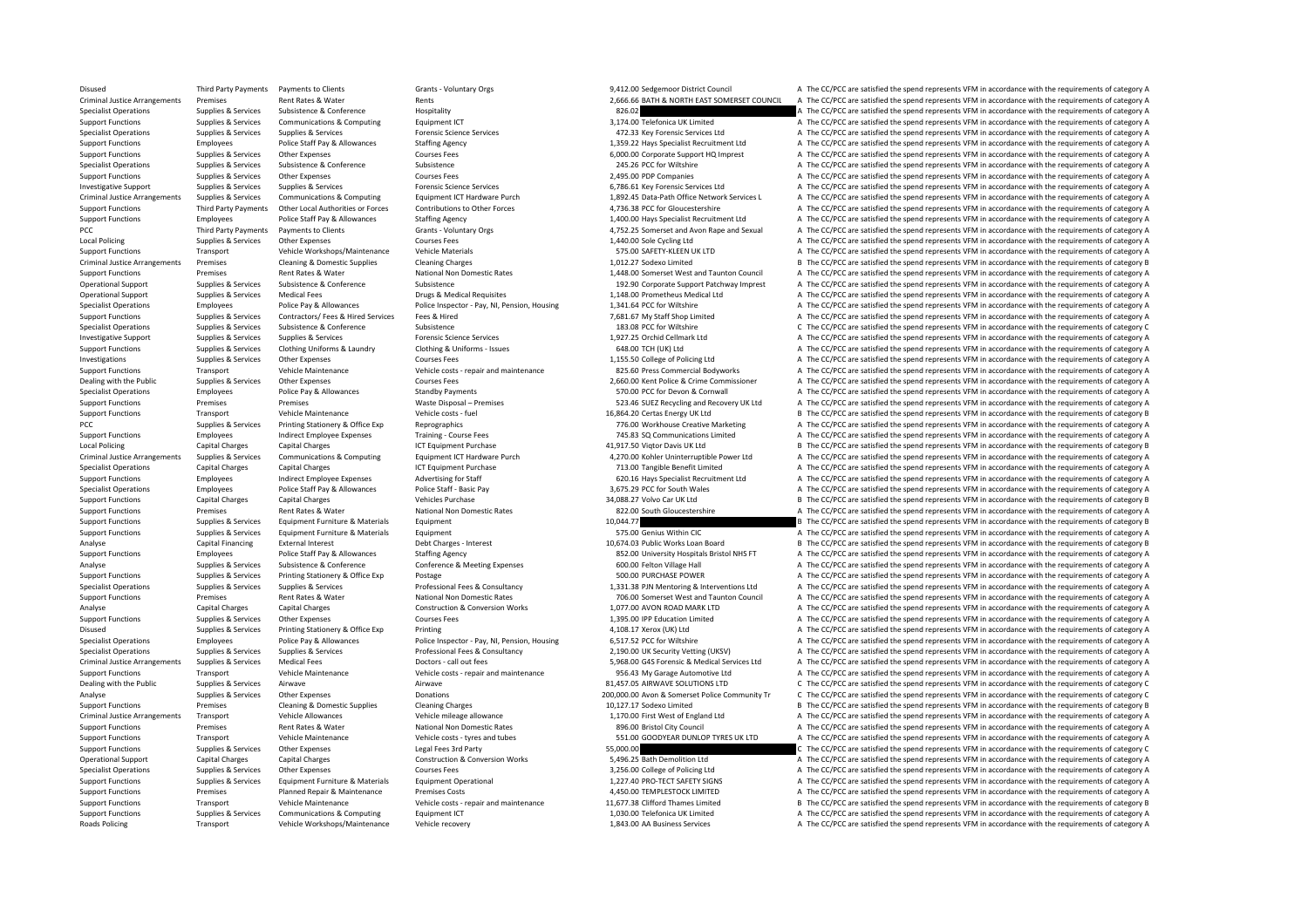Specialist Operations Supplies & Services Supplies & Services Professional Fees & Consultancy 8,400.00 FCO Services A The CC/PCC are satisfied the spend represents VFM in accordance with the requirements of category A Support Functions Premises Rent Rates & Water Water Charges/Sewerages States and States and States and States and The CC/PCC are satisfied the spend represents VFM in accordance with the requirements of category A Specialist Operations Supplies & Services Contractors/ Fees & Hired Fees & Hired 1,600.00 Resilience SW Ltd A The CC/PCC are satisfied the spend represents VFM in accordance with the requirements of category A The Crime in Support Functions Supplies & Services Equipment Eurniture & Materials Equipment Equipment Punctions Equipment 737.00 PEGASUS CATERING LTD A The CC/PCC are satisfied the spend represents VFM in accordance with the requireme Local Policing Supplies & Services Subsistence & Conference Conference & Meeting Expenses 750.00 Sole Cycling Ltd A The CC/PCC are satisfied the spend represents VFM in accordance with the requirements of category A Support Functions Premises Energy Costs Electricity Electricity Electricity Electricity Electricity Electricity and the CONSTRET SAFETY SIGNS A The CC/PCC are satisfied the spend represents VFM in accordance with the requi Support Functions Supplies & Services Equipment Furniture & Materials Equipment Equipment 59.00 PRO‐TECT SAFETY SIGNS A The CC/PCC are satisfied the spend represents VFM in accordance with the requirements of category A Disused Supplies & Services Other Expenses Courses Fees Courses Fees 3,240.00 Alecto Forensic Services Ltd A The CC/PCC are satisfied the spend represents VFM in accordance with the requirements of category A Support Functions Premises Cleaning & Domestic Supplies Cleaning Charges Cleaning Charges 16,133.06 Sodexo Limited B The CC/PCC are satisfied the spend represents VFM in accordance with the requirements of category B Criminal Justice Arrangements Supplies & Services Medical Fees Doctors - call out fees Doctors - call out fees Doctors - call out fees S1,082.56 G4S Forensic & Medical Services Ltd C The CC/PCC are satisfied the spend repr Specialist Operations Premises Rent Rates & Water Rents 1,386.00 Bristol Airport A The CC/PCC are satisfied the spend represents VFM in accordance with the requirements of category A Support Functions Premises Rent Rates & Water National Non Domestic Rates 11,542.00 South Gloucestershire B The CC/PCC are satisfied the spend represents VFM in accordance with the requirements of category B Investigations Premises Cleaning & Domestic Supplies Cleaning Charges Cleaning Charges Cleaning Charges Cleaning Charges ST5.38 Sodexo Limited B The CC/PCC are satisfied the spend represents VFM in accordance with the requ Support Functions Supplies & Services Equipment Furniture & Materials Equipment Operational Equipment Operational 790.00 Point South Limited A The CC/PCC are satisfied the spend represents VFM in accordance with the requir Support Functions Supplies & Services Communications & Computing Equipment ICT 1,434.50 Telefonica UK Limited A The CC/PCC are satisfied the spend represents VFM in accordance with the requirements of category A Criminal Justice Arrangements Supplies & Services Supplies & Services Professional Fees & Consultancy 49,280.00 BAE Systems Applied Intelligence B The CC/PCC are satisfied the spend represents VFM in accordance with the re Analyse Employees Police Staff Pay & Allowances Staffing Agency Staff Pay and the spend of the CC/PCC are satisfied the spend represents VFM in accordance with the requirements of category B Support Functions Supplies & Services Communications & Computing Equipment ICT Repairs & Maintenance 3,399.96 South West One Limited A The CC/PCC are satisfied the spend represents VFM in accordance with the requirements o Support Functions Supplies & Services Other Expenses Legal Costs & Services 7,232.00 A The CC/PCC are satisfied the spend represents VFM in accordance with the requirements of category A Support Functions Transport Vehicle Maintenance Vehicle costs – fuel Vehicle costs – fuel 8,223.77 Certas Energy UK Ltd A The CC/PCC are satisfied the spend represents VFM in accordance with the requirements of category A Support Functions Supplies & Services Communications & Computing Equipment ICT Hardware Purch 2,530.50 Softcat Limited A The CC/PCC are satisfied the spend represents VFM in accordance with the requirements of category A Specialist Operations Supplies & Services Subsistence Subsistence Subsistence Subsistence Subsistence Subsistence Subsistence Subsistence Subsistence Subsistence Subsistence Subsistence Subsistence Subsistence Subsistence Specialist Operations Employees Police Pay & Allowances Police Inspector - National Insurance POLICE Inspector - National Insurance 78.66 PCC for Devon & Cornwall A The CC/PCC are satisfied the spend represents VFM in acco Operational Support Capital Charges Capital Charges Capital Charges Capital Charges Capital Charges Capital Charges Construction & Construction & Conversion Works 26,231.75 Bath Demolition Ltd B The CC/PCC are satisfied th A The CC/PCC are satisfied the spend represents VFM in accordance with the requirements of category A PCC Supplies A Supplies & Services Contractors/ Fees & Hired Services Fees & Hired Services Fees & Hired 3,076.57 Zengenti Ltd A The CC/PCC are satisfied the spend represents VFM in accordance with the requirements of cate Support Functions Supplies & Services Communications & Computing Faulthouse Equipment ICT 1,605.15 EF Limited A The CC/PCC are satisfied the spend represents VFM in accordance with the requirements of category A Support Functions Premises Rent Rates & Water National Non Domestic Rates 614.00 Mendip District Council A The CC/PCC are satisfied the spend represents VFM in accordance with the requirements of category A The Critical La B The CC/PCC are satisfied the spend represents VFM in accordance with the requirements of category B Support Functions Supplies & Services Subsistence & Conference Hospitality Hospitality 1,060.00 Sodexo Limited A The CC/PCC are satisfied the spend represents VFM in accordance with the requirements of category A Support Functions Premises Unplanned Repair & Maintenance Responsive Maint - Drainage 595.00 Aquarius Waste Management Ltd A The CC/PCC are satisfied the spend represents VFM in accordance with the requirements of category Support Functions Supplies & Services Printing Stationery & Office Exp Postage Postage Postage 1,000.00 PURCHASE POWER A The CC/PCC are satisfied the spend represents VFM in accordance with the requirements of category A T A The CC/PCC are satisfied the spend represents VFM in accordance with the requirements of category A Criminal Justice Arrangements Supplies & Services Equipment Euriture & Materials Equipment Equipment Equipment<br>Supplies Supplies Supplies (Controlled Supplies Arrange Supplies and Category A Supplies Unity of the Communica Supplies & Services Communications & Computing Foujoment ICT Repairs & Maintenance 22.979.21 P & CC for West Yorkshire B The CC/PCC are satisfied the spend represents VFM in accordance with the requirements of category B Support Functions Supplies & Services Communications & Computing Equipment ICT Repairs & Maintenance 1,204.95 Axess International Ltd A The CC/PCC are satisfied the spend represents VFM in accordance with the requirements Support Functions Transport Vehicle Maintenance Vehicle costs – fuel expendied the spend of the CC/PCC are satisfied the spend represents VFM in accordance with the requirements of category A Support Functions Supplies & Services Communications & Computing Equipment ICT Equipment ICT 3,361.43 Telefonica UK Limited A The CC/PCC are satisfied the spend represents VFM in accordance with the requirements of categor Criminal lustice Arrangements Sunnlies & Services Foujoment Furniture & Materials Foujoment Operational Equipment Operational 582.90 WA Products (UK) I td t/a SceneSafe A The CC/PCC are satisfied the spend represents VFM i Support Functions Premises Rent Rates & Water National Non Domestic Rates 1,485.00 Sedgemoor District Council A The CC/PCC are satisfied the spend represents VFM in accordance with the requirements of category A Support Functions Premises Premises Premises Premises Waste Disposal – Premises 785.18 SUEZ Recycling and Recovery UK Ltd A The CC/PCC are satisfied the spend represents VFM in accordance with the requirements of category Transport Vehicle Maintenance Vehicle costs - tyres and tubes 1,208.65 GOODYEAR DUNLOP TYRES UK LTD A The CC/PCC are satisfied the spend represents VFM in accordance with the requirements of category A Support Functions Supplies & Services Other Expenses Legal Fees 3rd Party 1994 A The CC/PCC are satisfied the spend represents VFM in accordance with the requirements of category A Investigative Support Supplies & Services Medical Fees Pathologists reports Factors 516.07 Salford Royal NHS Foundation Trust A The CC/PCC are satisfied the spend represents VFM in accordance with the requirements of categ Supplies & Services Communications & Computing Equipment ICT Repairs & Maintenance 570.00 Specialist Computer Centres A The CC/PCC are satisfied the spend represents VFM in accordance with the requirements of category A Cr Criminal Justice Arrangements Supplies & Services Supplies & Services Forensic Science Services Forensic Science Services 769.60 Orchid Cellmark Ltd A The CC/PCC are satisfied the spend represents VFM in accordance with th Roads Policing Supplies & Services Printing Stationery & Office Exp Postage Printing Stationery & Office Exp Postage and Postage 3,236.71 A The CC/PCC are satisfied the spend represents VFM in accordance with the requireme Analyse Transport Vehicle Allowances Travel fares Travel fares Travel fares Travel fares Travel fares Travel fares and the Sease Travel Ltd A The CC/PCC are satisfied the spend represents VFM in accordance with the require Premises Rent Rates & Water Premises Leases 928,381.64 Blue Light Partnership C The CC/PCC are satisfied the spend represents VFM in accordance with the requirements of category C Support Functions Transport Vehicle Workshops/Maintenance Vehicle Workshop 672.00 Calibration & Consultancy Services A The CC/PCC are satisfied the spend represents VFM in accordance with the requirements of category A Criminal Justice Arrangements Supplies & Services Supplies & Services Equipment - Consumables E23.30 WA Products (UK) Ltd t/a SceneSafe A The CC/PCC are satisfied the spend represents VFM in accordance with the requirement Support Functions Supplies & Services Printing Stationery & Office Exp Postage Purch Postage 1,000.00 PURCHASE POWER A The CC/PCC are satisfied the spend represents VFM in accordance with the requirements of category A The Supplies & Services Communications & Computing Foujoment ICT Hardware Purch 4.700.40 Data-Path Office Network Services J The CC/PCC are satisfied the spend represents VFM in accordance with the requirements of category A Support Functions Premises Unplanned Repair & Maintenance Vandalism ‐ Forced Entry 1,319.20 Boing Rapid Secure Ltd A The CC/PCC are satisfied the spend represents VFM in accordance with the requirements of category A Support Functions Supplies & Services Communications & Computing Equipment ICT 71,746.77 BRITISH TELECOMMUNICATIONS PLC C The CC/PCC are satisfied the spend represents VFM in accordance with the requirements of category C<br> Support Functions Supplies & Services Equipment Eurniture & Materials Equipment 49,527.50 Axon Public Safety UK Limited B The CC/PCC are satisfied the spend represents VFM in accordance with the requirements of category B Specialist Operations Supplies & Services Equipment Furniture & Materials Equipment Suppliers Equipment and Suppliers and Suppliers and Suppliers and Suppliers A The CC/PCC are satisfied the spend represents VFM in accorda Specialist Operations Employees Police Pay & Allowances Police Inspector - Pay, NI, Pension, Housing 6,829.08 PCC for Willshire A Same A The CC/PCC are satisfied the spend represents VFM in accordance with the requirements Support Employees Indirect Employee Expenses Inter Authority Adi 1974 Reorg 13,495.18 PCC for Gloucestershire B The CC/PCC are satisfied the spend represents VFM in accordance with the requirements of category B Support Functions Transport Vehicle Maintenance Vehicle costs ‐ repair and maintenance 872.72 SJ Cook & Sons Ltd A The CC/PCC are satisfied the spend represents VFM in accordance with the requirements of category A Support Functions Transport Vehicle Maintenance Vehicle costs ‐ repair and maintenance 1,312.25 Chubb Fire & Security Ltd A The CC/PCC are satisfied the spend represents VFM in accordance with the requirements of category Support Functions Employees Police Staff Pay & Allowances Staffing Agency Staffing Agency 1,750.00 Hays Specialist Recruitment Ltd A The CC/PCC are satisfied the spend represents VFM in accordance with the requirements of Support Functions Supplies & Services Printing Stationery & Office Exp Advertising (not recruitment) 1,981.65 Hays Specialist Recruitment Ltd A The CC/PCC are satisfied the spend represents VFM in accordance with the requi Support Functions Supplies & Services Communications & Computing Equipment ICT 37,025.69 Telefonica UK Limited B The CC/PCC are satisfied the spend represents VFM in accordance with the requirements of category B Support Functions Transport Vehicle Maintenance Vehicle costs – fuel Vehicle costs – fuel 32,944.57 Arval UK Ltd B The CC/PCC are satisfied the spend represents VFM in accordance with the requirements of category B Support A The CC/PCC are satisfied the spend represents VFM in accordance with the requirements of category A Support Functions Supplies & Services Other Expenses Publicity & Promotions Publicity & Promotions 675.00 Safe Kidz Walking Limited t/a Brigh A The CC/PCC are satisfied the spend represents VFM in accordance with the requi Investigative Support Supplies & Services Supplies & Services Forensic Science Services Forensic Science Services Forensic Science Services 5,160.00 Systems Technology Consultants Ltd A The CC/PCC are satisfied the spend r Support Functions Premises Rent Rates & Water National Non Domestic Rates 540.00 South Somerset District Council A The CC/PCC are satisfied the spend represents VFM in accordance with the requirements of category A